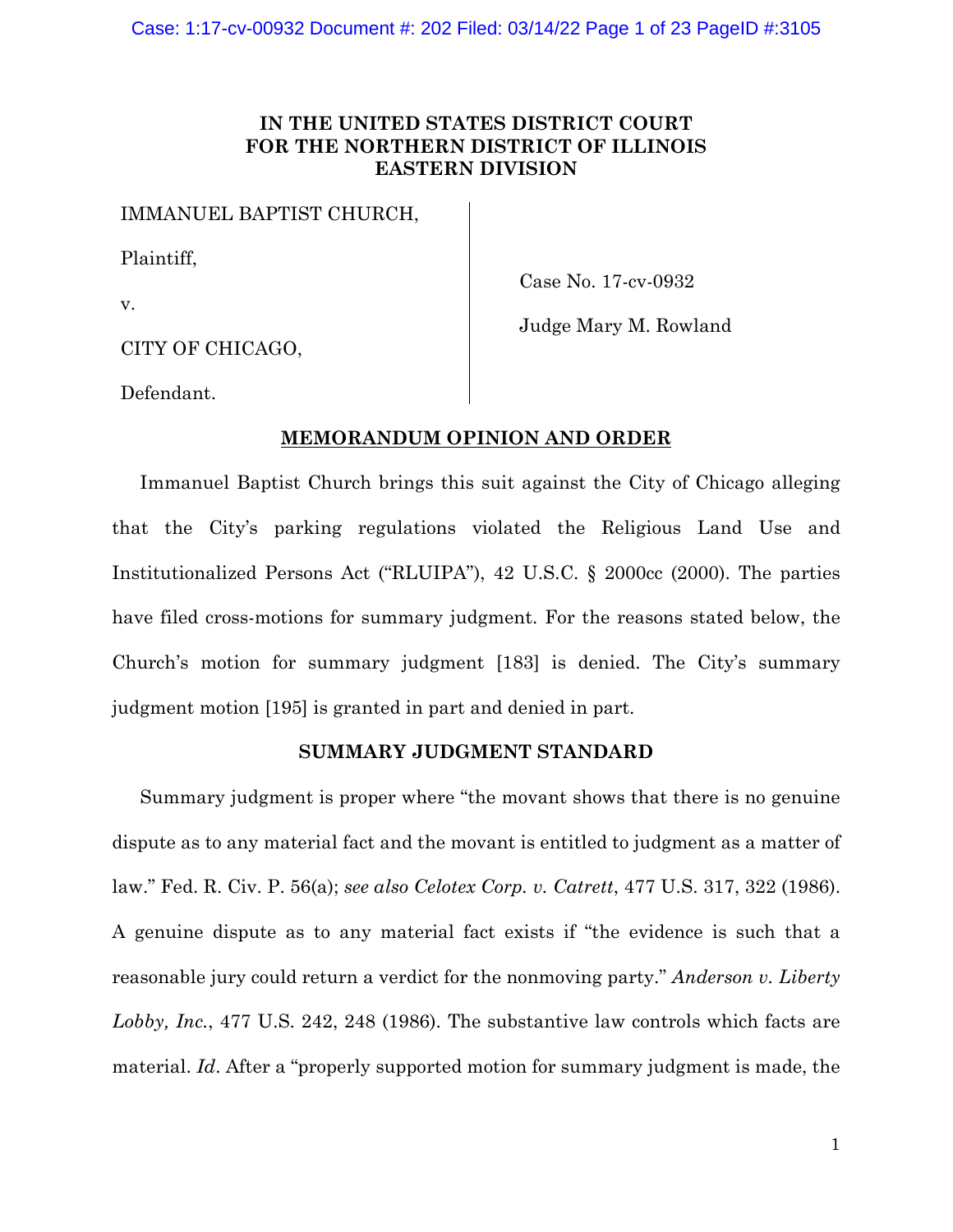adverse party must set forth specific facts showing that there is a genuine issue for trial." *Id*. at 250 (internal quotations omitted).

The Court "consider[s] all of the evidence in the record in the light most favorable to the non-moving party, and  $\iint_{\mathbb{R}} d\mathbf{x}$  all reasonable inferences from that evidence in favor of the party opposing summary judgment." *Skiba v. Ill. Cent. R.R. Co.*, 884 F.3d 708, 717 (7th Cir. 2018) (internal citation and quotations omitted). The Court "must refrain from making credibility determinations or weighing evidence." *Viamedia, Inc. v. Comcast Corp*., 951 F.3d 429, 467 (7th Cir. 2020) (*citing Anderson*, 477 U.S. at 255). In ruling on summary judgment, the Court gives the non-moving party "the benefit of reasonable inferences from the evidence, but not speculative inferences in [its] favor." *White v. City of Chi.*, 829 F.3d 837, 841 (7th Cir. 2016) (internal citations omitted). "The controlling question is whether a reasonable trier of fact could find in favor of the non-moving party on the evidence submitted in support of and opposition to the motion for summary judgment." *Id*. (citation omitted).

When cross-motions for summary judgment are filed, the Court construes all facts and draws all reasonable inferences in favor of the party against whom the motion was filed. *Indianapolis Airport Auth. v. Travelers Prop. Cas. Co. of Am*., 849 F.3d 355, 361 (7th Cir. 2017); *see also Chagoya v. City of Chicago*, 992 F.3d 607, 615 (7th Cir. 2021). The Court treats the motions separately. *Marcatante v. City of Chi*., 657 F.3d 433, 439 (7th Cir. 2011). *See also Kreg Therapeutics, Inc. v. VitalGo, Inc*., 919 F.3d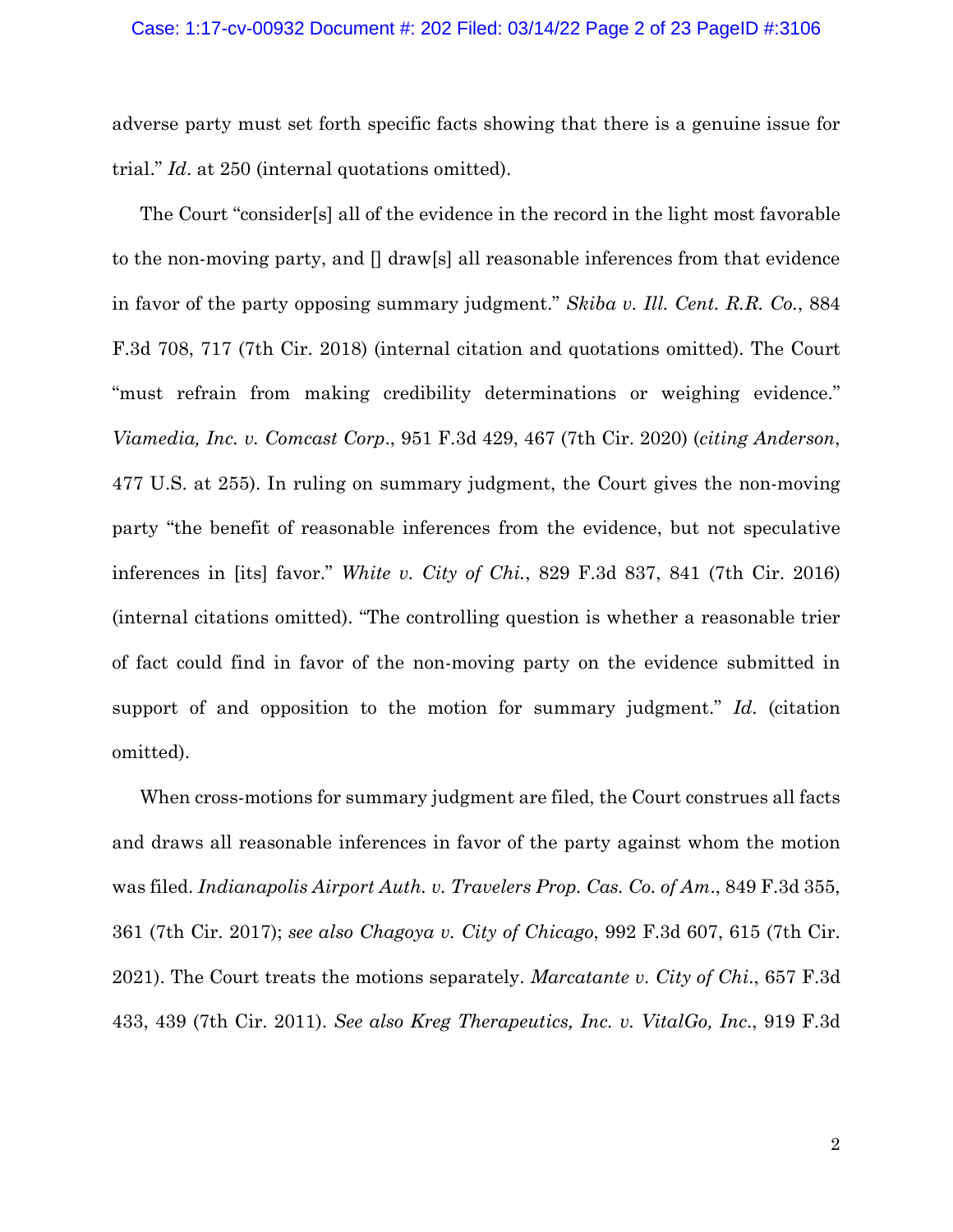405, 416 (7th Cir. 2019) ("Each cross movant for summary judgment bears a respective burden to show no issue of material fact with respect to the claim.").

# **BACKGROUND**

### **I. Parties and Procedural History**

In its Third Amended Complaint ("TAC"), Plaintiff Immanuel Baptist Church ("the Church") alleges that Defendant City of Chicago ("the City") "imposes more demanding parking requirements on religious assembly uses than on non-religious assembly uses." (Dkt. 107, TAC ¶1). The Church alleges that it was unable to satisfy the City's increased parking requirements until June 2019 when the City granted the Church a 100 percent parking reduction under a newly enacted City ordinance passed on March 13, 2019. *Id*. ¶2.

The TAC contains three counts: violation of RLUIPA's equal terms provision (Count I); violation of the equal protection clause of the Fourteenth Amendment (Count II); and violation of RLUIPA's substantial burden provision (Count III). The Court previously granted the City's motion for summary judgment on the equal protection claim and on the facial challenge under RLUIPA. Therefore the remaining claims are for violation of RLUIPA's substantial burden provision (Count III) and violation of RLUIPA's equal terms provision (as-applied only) (Count I).[1](#page-2-0)

<span id="page-2-0"></span><sup>1</sup> In 2017, the Court granted summary judgment to the City on the Church's facial challenge under RLUIPA's equal terms provision. *Immanuel Baptist Church v. City of Chicago*, 283 F. Supp. 3d 670 (N.D. Ill. 2017). In 2018, the Court denied the City's motion to dismiss the Church's RLUIPA as-applied equal terms provision claim. *Immanuel Baptist Church v. City of Chicago*, 344 F. Supp. 3d 978 (N.D. Ill. 2018). In July 2020, the Court denied the City's motion to dismiss the RLUIPA substantial burden claim. (Dkt. 149). The present opinion assumes familiarity with the Court's prior rulings and the procedural history of this case.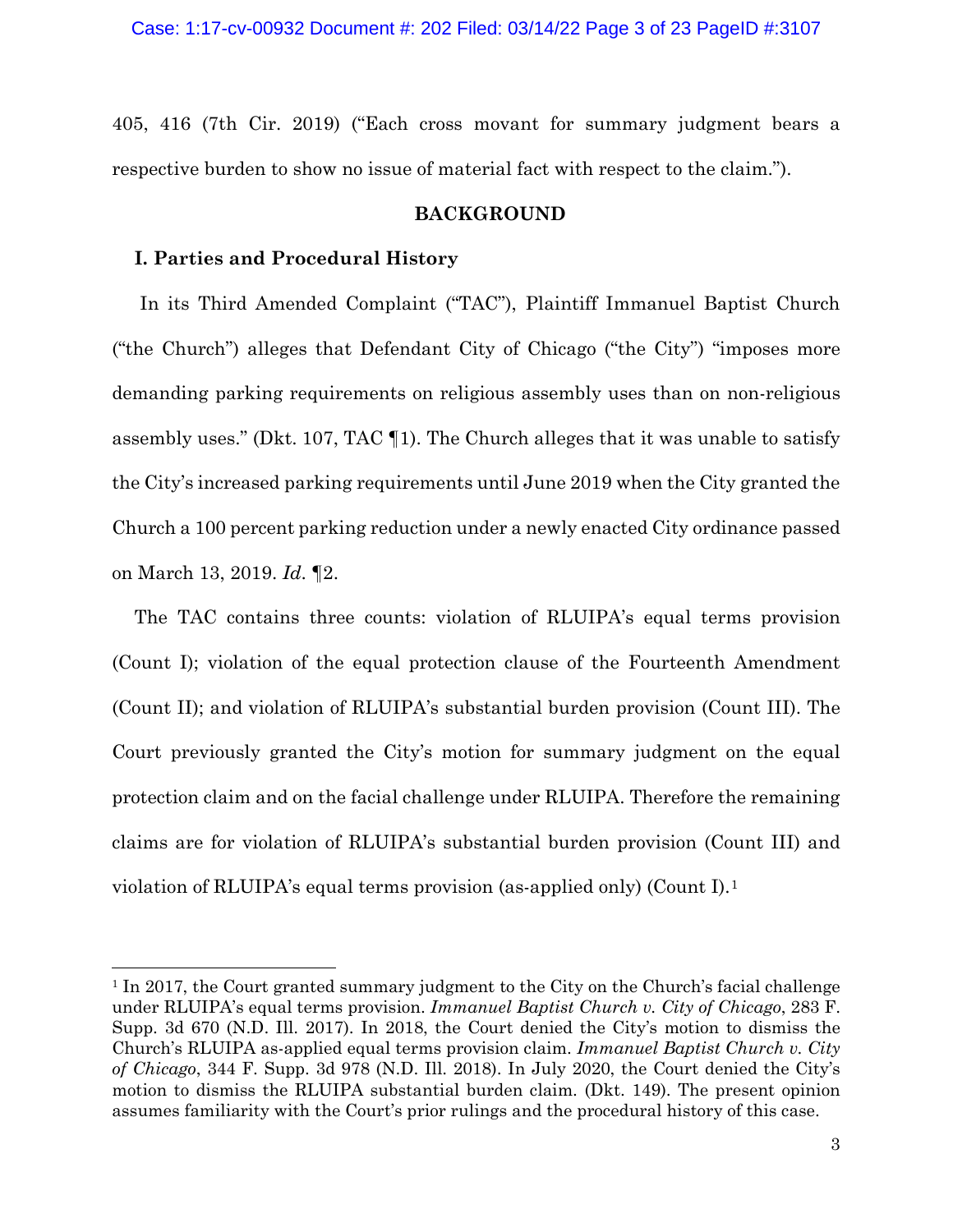# **II. Background Facts**

The Church has been operating at 1443 W. Roosevelt Road, Chicago, Illinois 60608, and is an Illinois not-for-profit corporation. (PSOF ¶1).[2](#page-3-0) The Church moved to the property in August 2011. (DSOF ¶ 10). Nathanial Carter is the Church's Pastor. (PSOF ¶8). The Church is located in Planned Development 896 ("PD896"). (DSOF ¶11). On September 27, 2011, the City's Department of Housing and Economic Development issued a letter to the property owner stating that the site of the Church is located in residential PD896, that Exhibit 1A of the PD zoning code "lists churches…as permitted uses for all subareas," and "[t]herefore, the establishment of a religious assembly use" at the site was permitted. (PSOF ¶ 11).[3](#page-3-1)

The Church did not provide off-street parking before the summer of 2018. (DSOF ¶12). Section 17-10-0200 of the Chicago Zoning Ordinance addresses off-street parking requirements. The parking requirements for the Church's Property were

<span id="page-3-0"></span><sup>2</sup> The facts herein are undisputed unless otherwise noted. Because neither party fully complied with Local Rule 56.1, the Court will discuss compliance as it is relevant. "Local Rule 56.1 statements serve to streamline the resolution of summary judgment motions by having the parties identify undisputed material facts and cite the supporting evidence." *Laborers' Pension Fund v. Innovation Landscape, Inc.,* 2019 WL 6699190, at \*1 (N.D. Ill. Dec. 9, 2019) (citation omitted). The Seventh Circuit has "consistently upheld district judges' discretion to require strict compliance with Local Rule 56.1." *Kreg Therapeutics*, 919 F.3d at 414 (internal citation and quotations omitted). *See also Zuppardi v. Wal-Mart Stores, Inc*., 770 F.3d 644, 648 (7th Cir. 2014). The Court has discretion in applying Local Rule 56.1: "it is clear that the decision whether to apply the rule strictly or to overlook any transgression is one left to the district court's discretion." *Stevo v. Frasor*, 662 F.3d 880, 887 (7th Cir. 2011) (cleaned up).

<span id="page-3-1"></span><sup>&</sup>lt;sup>3</sup> The City responds to PSOF  $\P$  11 by stating that it "[d]ispute[s] the characterization that the Church was assured that zoning would not be a problem." The City does not dispute the portion of PSOF ¶ 11 describing and citing to the September 2011 letter.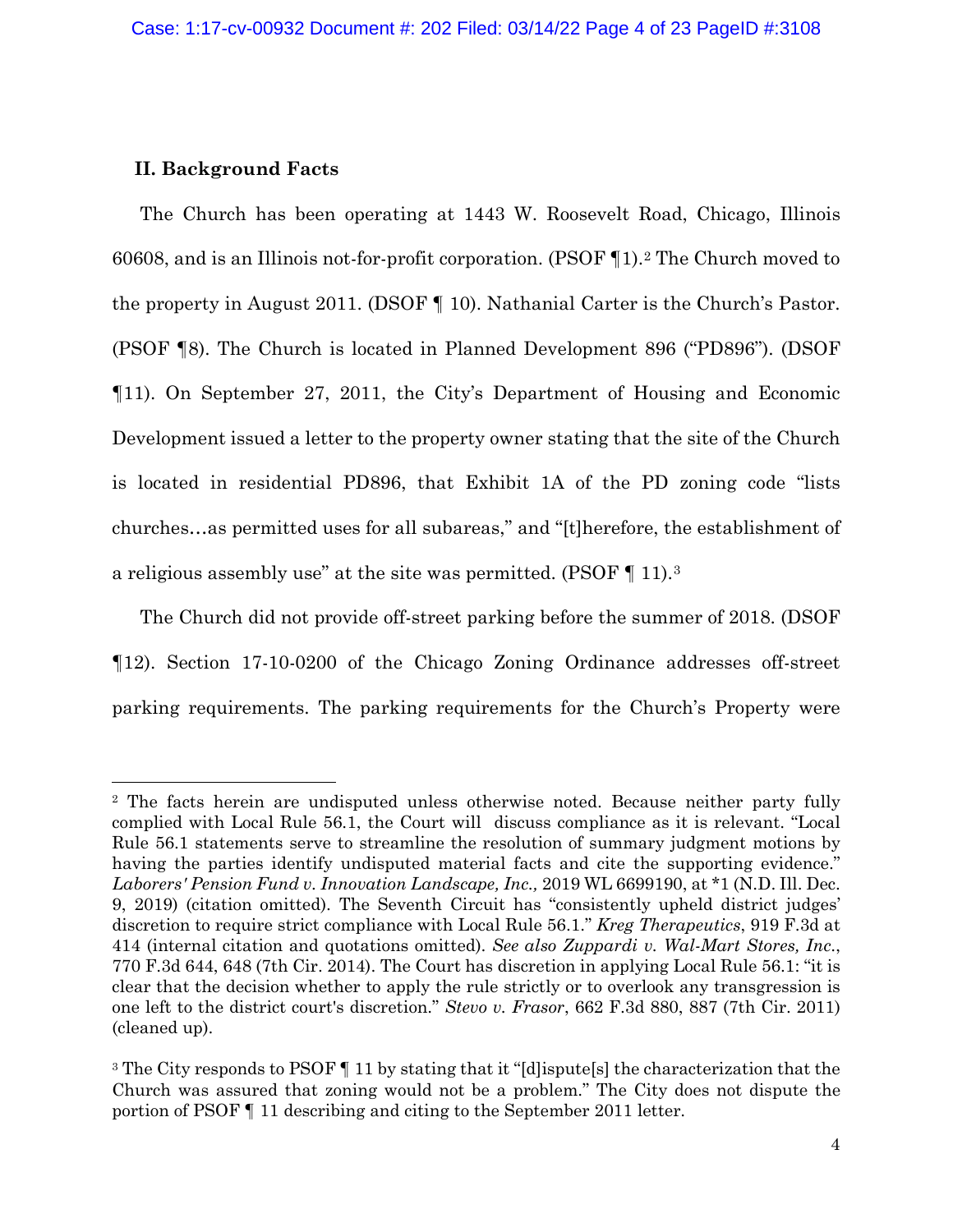governed by 17–10–0207 of the Ordinance, which set forth requirements for different groups.

In 2016, the Church entered into a sales contract for 1443 and the building next door at 1447 W. Roosevelt Road, for \$750,000. (PSOF ¶9, "2016 Sales Contract"). The sellers of the property (Mrs. Almarie Burton and Mr. Thomas Ellis) preliminarily accepted the Church's offer to purchase the two properties on or around April 4, 2016. (DSOF ¶18).[4](#page-4-0) The 2016 Sales Contract was "contingent upon the Buyer receiving written confirmation that the subject property conforms with all governmental zoning ordinances and laws to be suitable…for the Buyer's intended usage of the property." (*Id*. ¶20). So even after the seller provided preliminary acceptance of the final offer to purchase the properties, Pastor Carter recognized that "[t]here are still many hurdles to clear and lots of work ahead of us. Please pray for favor with the alderman on parking and zoning issues…." (*Id*. ¶25). The Church's mortgage lender wanted independent confirmation from the City that the Church did not require parking prior to closing the deal. (*Id*. ¶29). On April 11, 2016, Pastor Carter was continuing to make attempts to secure shared parking with nearby properties. (*Id*. ¶19). The Church never secured off-street parking before its anticipated June 2016 closing date and on July 26, 2016, Patrick Murphey, Department of Planning and Development Assistant Commissioner, told the Church's lender in an email that the City "will not support a church being established at this location without the required parking." (*Id*. ¶¶31,

<span id="page-4-0"></span><sup>4</sup> Almarie Burton and Thomas Ellis were the owners and landlords of 1443 W. Roosevelt Road throughout the relevant time until the Church bought the property in 2018. They have owned 1447 W. Roosevelt throughout the relevant time during this litigation. (PSOF ¶25).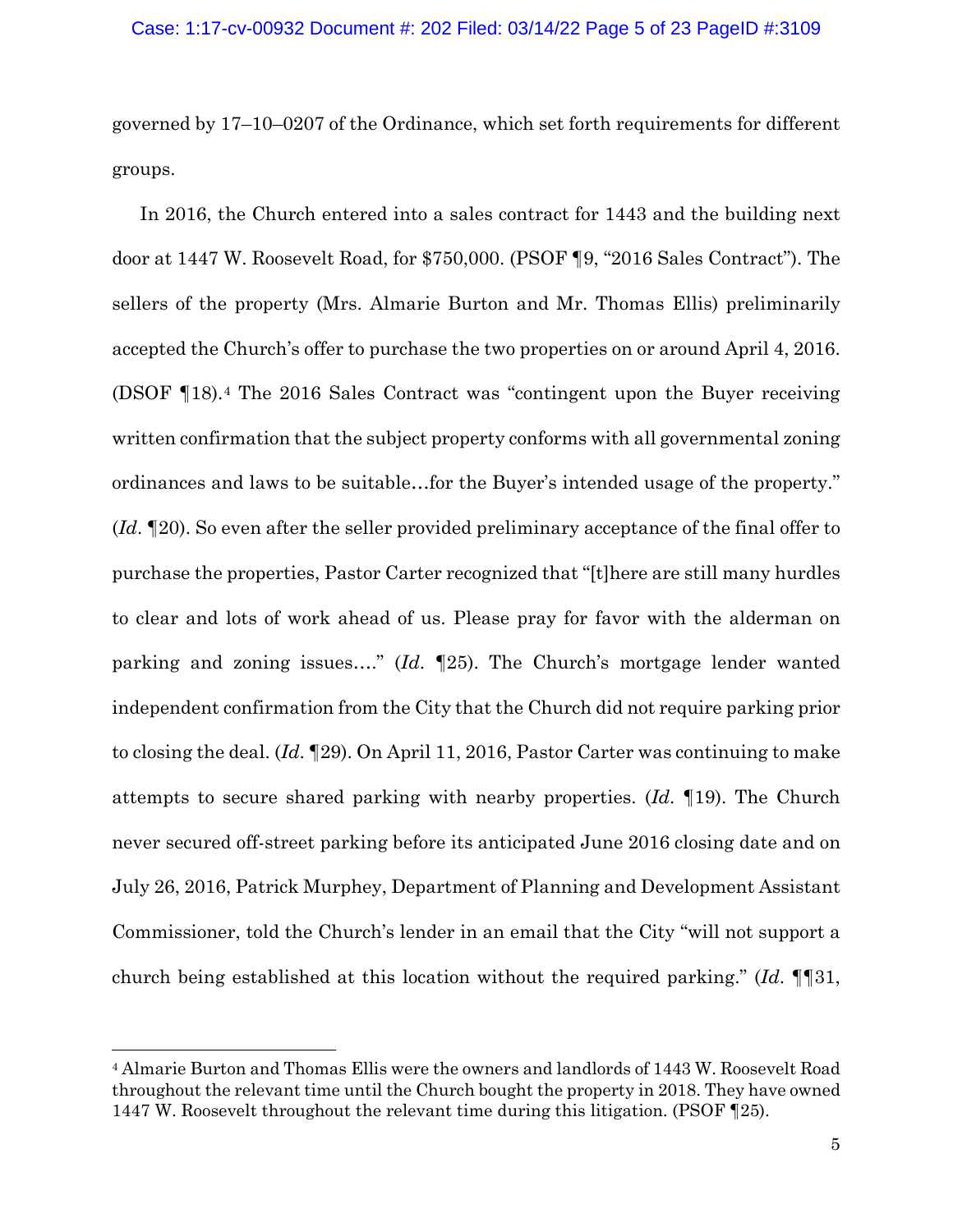#### Case: 1:17-cv-00932 Document #: 202 Filed: 03/14/22 Page 6 of 23 PageID #:3110

37). This prevented the parties from closing on the 2016 Sales Contract. (PSOF ¶12).[5](#page-5-0) On or around the same time that Murphey sent his July 26, 2016 email, he "committed to meeting with Pastor Carter and the CHA to determine if a shared parking arrangement could be reached." (DSOF ¶ 38).

In September 2018, after the Church secured a parking arrangement approved by the City, the Church bought 1443 W. Roosevelt Road from Mrs. Burton and Mr. Ellis for \$407,500 but did not buy 1447 W. Roosevelt Road. (PSOF ¶26). In March 2019, the City passed a new ordinance, making the Church potentially eligible for a complete parking reduction because of its proximity to a rapid transit bus line. (DSOF ¶69). In May 2019, Murphey recommended to the Church's attorney that the Church apply for the parking reduction. (*Id*. ¶70). The Church applied for the parking reduction on or around June 13, 2019. (*Id*. ¶71). On June 17, 2019, the City approved a minor change to PD896 that completely reduced the Church's parking requirements. (*Id*. ¶72).

#### **ANALYSIS**

# **I. RLUIPA's Substantial Burden Provision**

Under RLUIPA's substantial burden provision:

No government shall impose or implement a land use regulation in a manner that imposes a substantial burden on the religious exercise of a person, including a religious assembly or institution, unless the government demonstrates that imposition of the burden on that person, assembly, or institution--

(A) is in furtherance of a compelling governmental interest; and

<span id="page-5-0"></span><sup>&</sup>lt;sup>5</sup> Later, on August 30, 2016, Murphey sent a formal letter to Carter that the "subject property" is zoned [PD896]" and "off-street parking for a church shall be provided in accordance with [PD896] and Section 17-10-0207-1 of the Chicago Zoning Ordinance, at a ratio of one space for every eight seats in the assembly areas." (Carter Decl. (Dkt. 107-1), Exh. 5).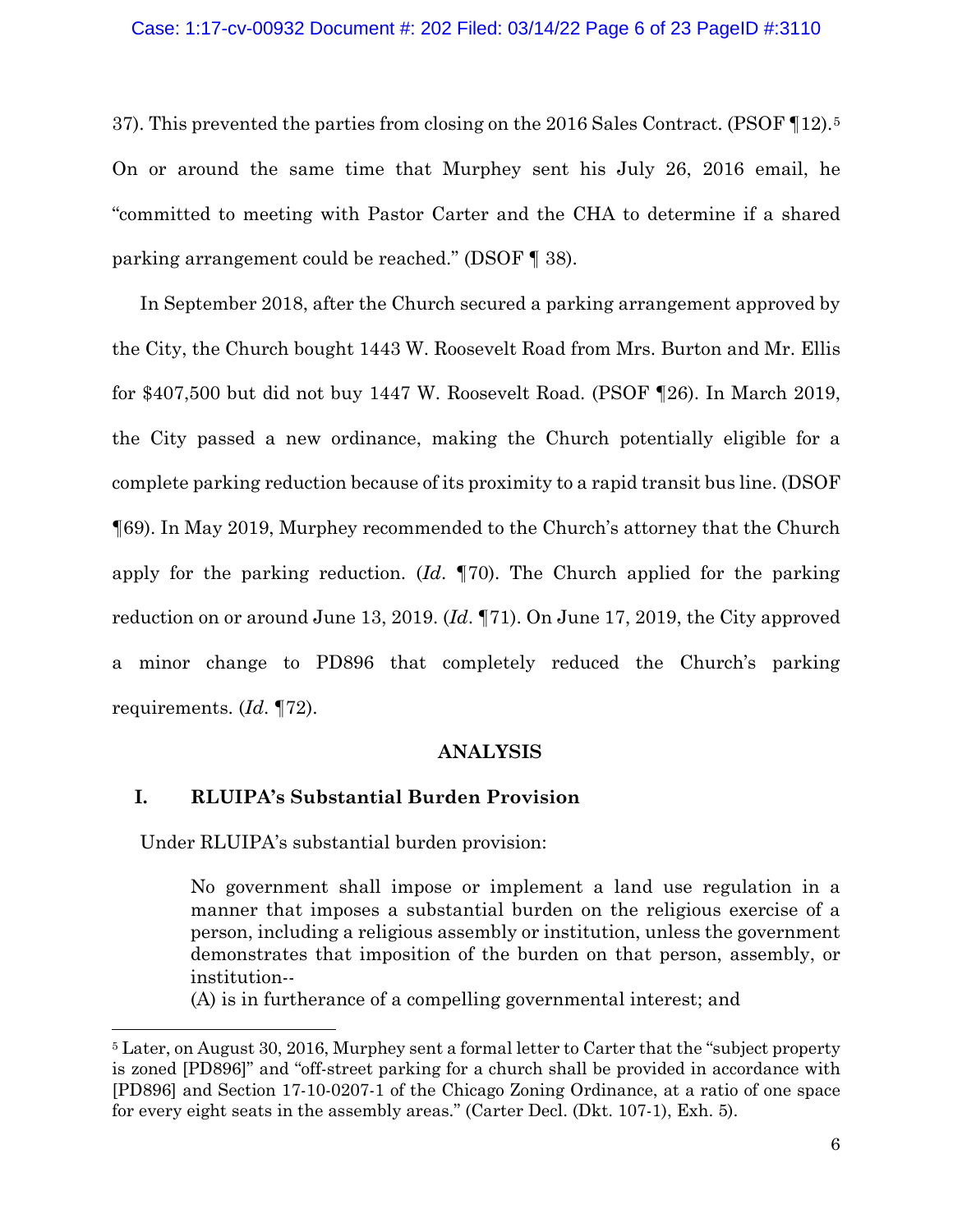# Case: 1:17-cv-00932 Document #: 202 Filed: 03/14/22 Page 7 of 23 PageID #:3111

(B) is the least restrictive means of furthering that compelling governmental interest.

42 U.S.C. § 2000cc(a)(1). The City argues that the Church has failed to establish jurisdiction, that the Church's religious exercise was not implicated, that the Church has failed to demonstrate a substantial burden, and that the City did not act arbitrarily or in bad faith. As in *World Outreach Conf. Ctr. v. City of Chicago*, the Court "can ignore the 'unless' clause, as the City's argument is limited to denying that it imposed a substantial burden on [the Church's] religious activities; it does not assert 'a compelling governmental interest' in doing so or deny that [the Church] is indeed a religious institution." 787 F.3d 839, 840 (7th Cir. 2015).

# **A. Jurisdiction**

The City argues that the Church has failed to establish jurisdiction for its substantial burden claim under RLUIPA.[6](#page-6-0) The "scope of application" for that provision states in relevant part:

This subsection applies in any case in which...the substantial burden is imposed in the implementation of a land use regulation or system of land use regulations, under which a government makes, or has in place formal or informal procedures or practices that permit the government to make, individualized assessments of the proposed uses for the property involved.

42 U.S.C. § 2000cc(a)(2)(C). The City argues that there was no "individualized assessment" in this case.

<span id="page-6-0"></span><sup>6</sup> In response to the City's jurisdictional challenge, the Church countered that this challenge to its equal terms claim was unfounded. The City agreed, asserting that the Church did not satisfy "the jurisdictional elements to proceed with its *substantial burden claim*." (Dkt. 199 at 2-4, emphasis added).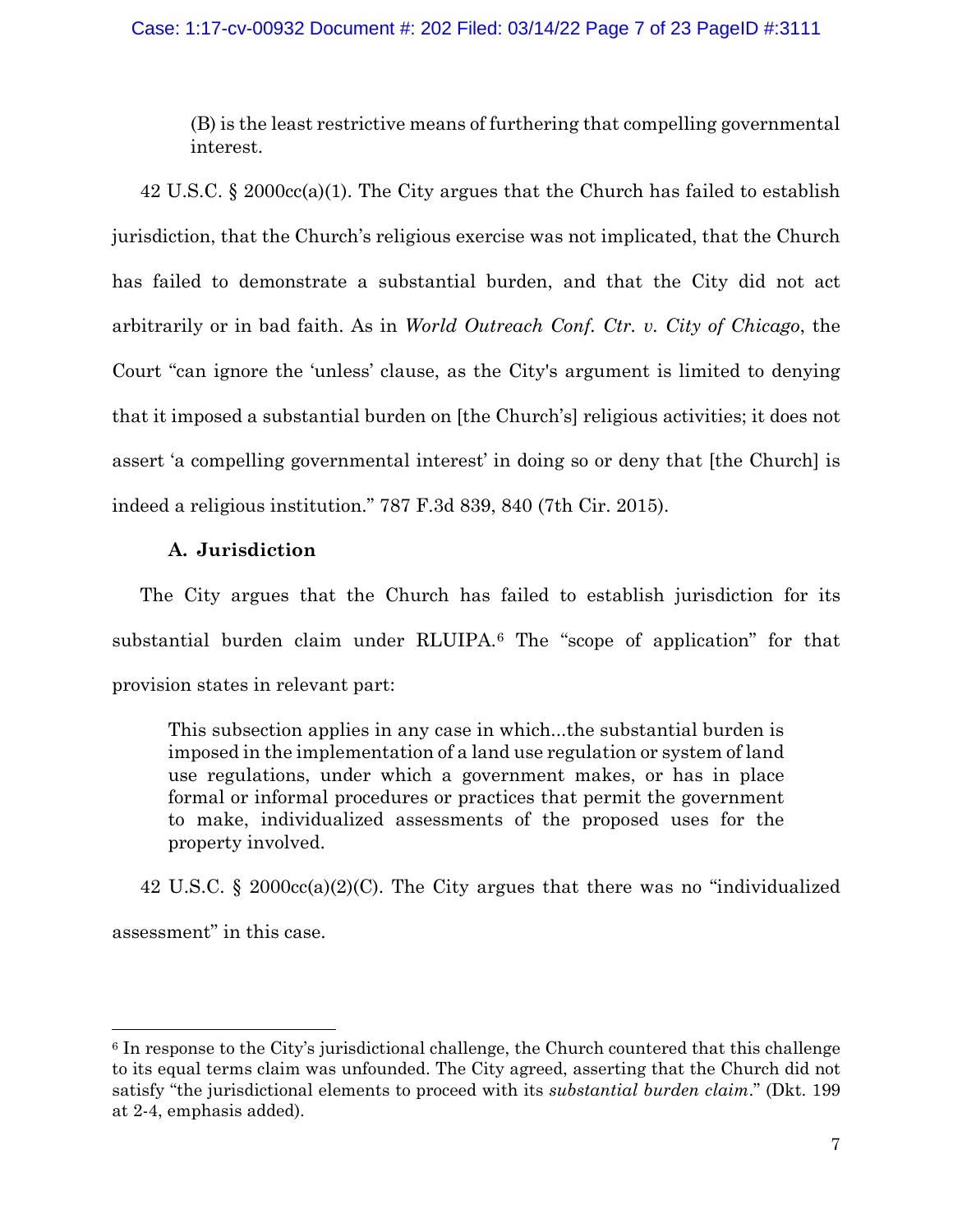The City relies primarily on *Lighthouse Cmty. Church of God v. City of Southfield*, 2007 WL 30280 (E.D. Mich. Jan. 3, 2007), where the City of Southfield required the church to have a certain number of parking spaces before it would issue a certificate of occupancy. *Id*. at \*2. In finding the city violated RLUIPA, the court explained that whether an "individualized assessment" occurred for jurisdictional purposes looks to whether the government decision involved "criteria that are at least partially subjective in nature." *Id*. at \*5 (citation and quotations omitted). *See also Westchester Day Sch. v. Mamaroneck*, 417 F. Supp. 2d 477, 541-42 (S.D.N.Y. 2006) ("the determination of whether the governmental action is an 'individualized assessment' depends on whether the decision was subjective in nature."). The *Lighthouse* court found that there was no basis to challenge the application of the parking regulation no "individual assessment" had been performed. It was a matter of math: the church had 48 spots but needed 95 to comply with the regulations. 2007 WL 30280 at  $*6$ . To the contrary, the court did have jurisdiction to consider the zoning board's denial of the church's application for a parking variance. This decision did involve an "individualized assessment" thus satisfying jurisdiction under RLUIPA's substantial burden provision. *Id*. at \*7. Another court has explained that while a parking ordinance may "be a law of general and neutral numerical application," the city's application of the ordinance to a church based on consideration of the church's individual case there was an "individualized assessment." *Church of Scientology of*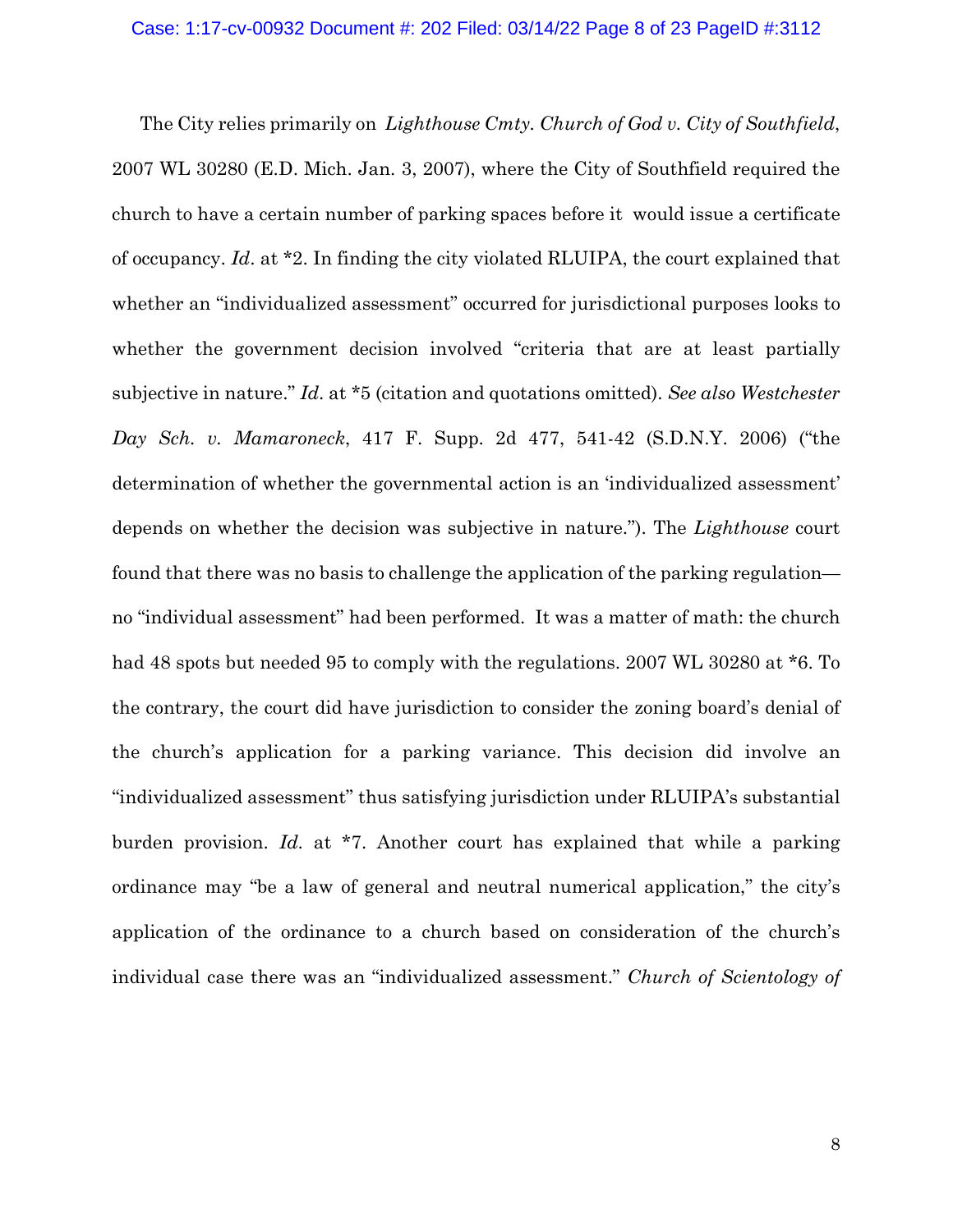*Georgia, Inc. v. City of Sandy Springs, Ga*., 843 F. Supp. 2d 1328, 1352 (N.D. Ga. 2012).[7](#page-8-0)

The City argues the Church did not request a variance, rather it was "forced" to request a parking compliance letter from the City in order to meet its lender's requirements. Thus the City simply "determine[d] that Plaintiff did not comply with the parking regulation." (Dkt. 195-1 at 9). But regardless of whether the Church requested a variance or a parking compliance letter, the record demonstrates that the City's decision was subjective and not a mere generic calculation. The City is correct that the zoning ordinance required the Church to have a certain number of off-street parking spots. *See* DSOF ¶16; M.C.C. § 17-10-0207. But in early June 2016, the City's Zoning Department told Carter that the Church's lack of parking "may not be an issue now, but will be one in the future….". (DSOF ¶27). On June 23, 2016, Carter submitted a formal request for a parking determination, including the required \$150 filing fee. (DX 20). The day before submitting the request, on June 22, 2016, Assistant Commissioner Murphey advised Carter to "provide as much information as you can because that will allow us to do a more *thorough analysis*" and that "*[o]ne of the outcomes of our search may be that you can legally establish this church without providing parking*; we will confirm our findings in writing…" (DX 17, DX 20) (emphasis added). Once Carter submitted the formal request for a parking

<span id="page-8-0"></span><sup>7</sup> The City otherwise relies on cases involving RLUIPA claims but not addressing jurisdiction under RLUIPA's substantial burden provision, *Vision Church v. Vill. of Long Grove*, 468 F.3d 975 (7th Cir. 2006), *Sts. Constantine & Helen Greek Orthodox Church, Inc. v. City of New Berlin*, 396 F.3d 895 (7th Cir. 2005), *C.L. for Urb. Believers v. City of Chicago,* 342 F.3d 752 (7th Cir. 2003), *Church of Our Lord & Savior Jesus Christ v. City of Markham, Illinois*, 913 F.3d 670 (7th Cir. 2019).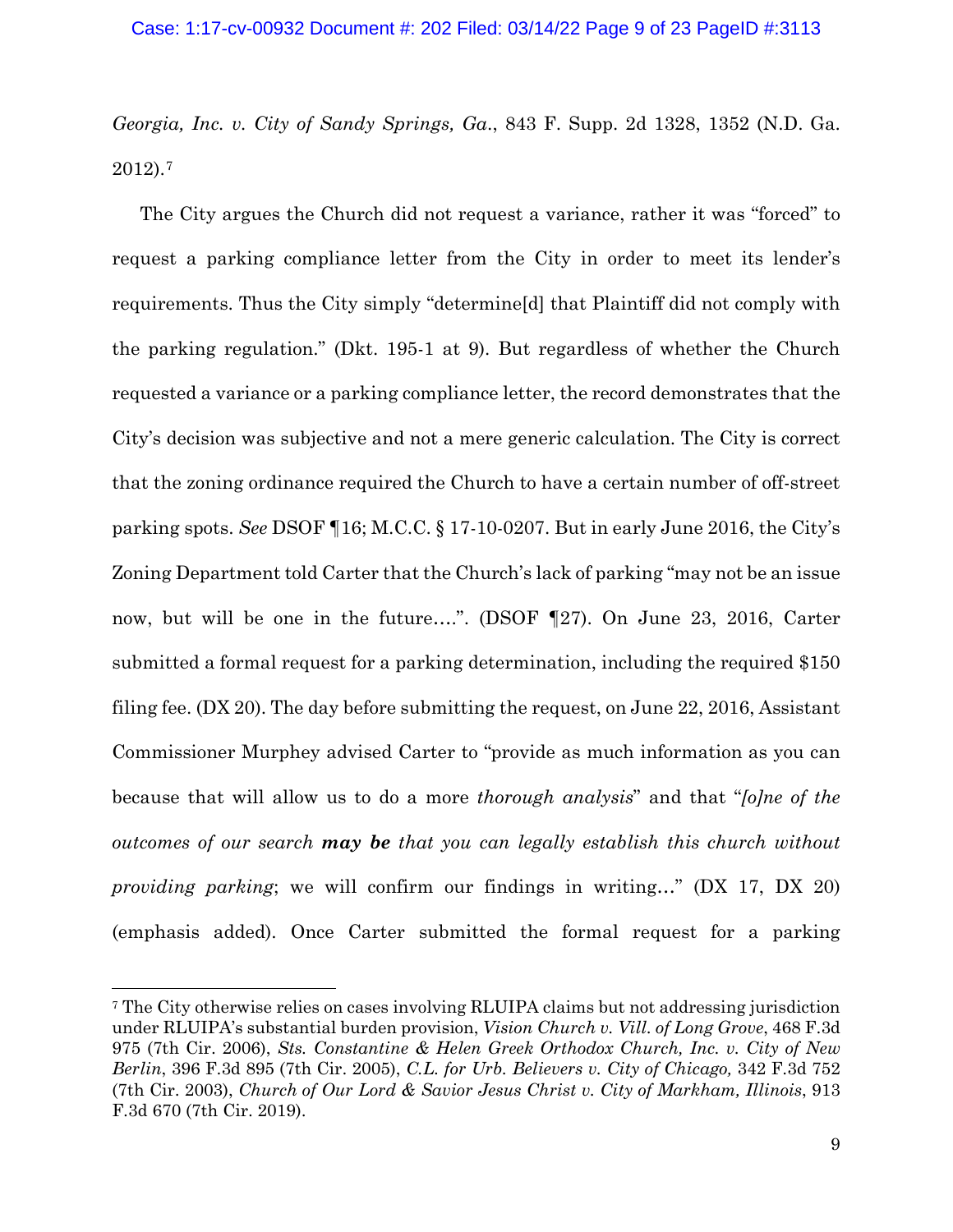#### Case: 1:17-cv-00932 Document #: 202 Filed: 03/14/22 Page 10 of 23 PageID #:3114

compliance determination, Murphey informed Carter that "[t]here is a 30 day response time for the zoning administrator to make a determination." (DSOF ¶35; DX 15). Thirty-three days after Carter mailed his request, in July 2016, the City responded, stating that it "will not support a church being established at this location without the required parking." (DSOF 137). The City notified the Church and its lender of the results of its determination. (*Id*.).

The Court finds that the City's July 2016 assessment was an "individualized assessment[] of the proposed use[]" of the Church's property. The City's Zoning Department vaguely advised Carter that the Church's lack of parking "*may not* be an issue now," indicating the zoning assessment would involve discretion. Importantly, the day before the Church submitted its request for a determination, Murphey told Carter that more than one outcome was possible, and one possibility was that the Church might be able to proceed without parking (despite the ordinance). As the City acknowledges, its decision in July 2016 prevented the Church from closing on the 2016 Sales Contract. (PSOF ¶12; Dkt. 195-2). Thus the City's discretionary decision specifically applied to and impacted the Church. The Court rejects the City's jurisdictional challenge.

### **B. Religious Exercise**

The City next argues that the Church fails to show that the parking regulation implicates its religious exercise. The City contends that the Church "was allowed to continue in its religious exercise without interruption, even after the City discovered that the Church was not parking compliant in 2016" and the Church "was never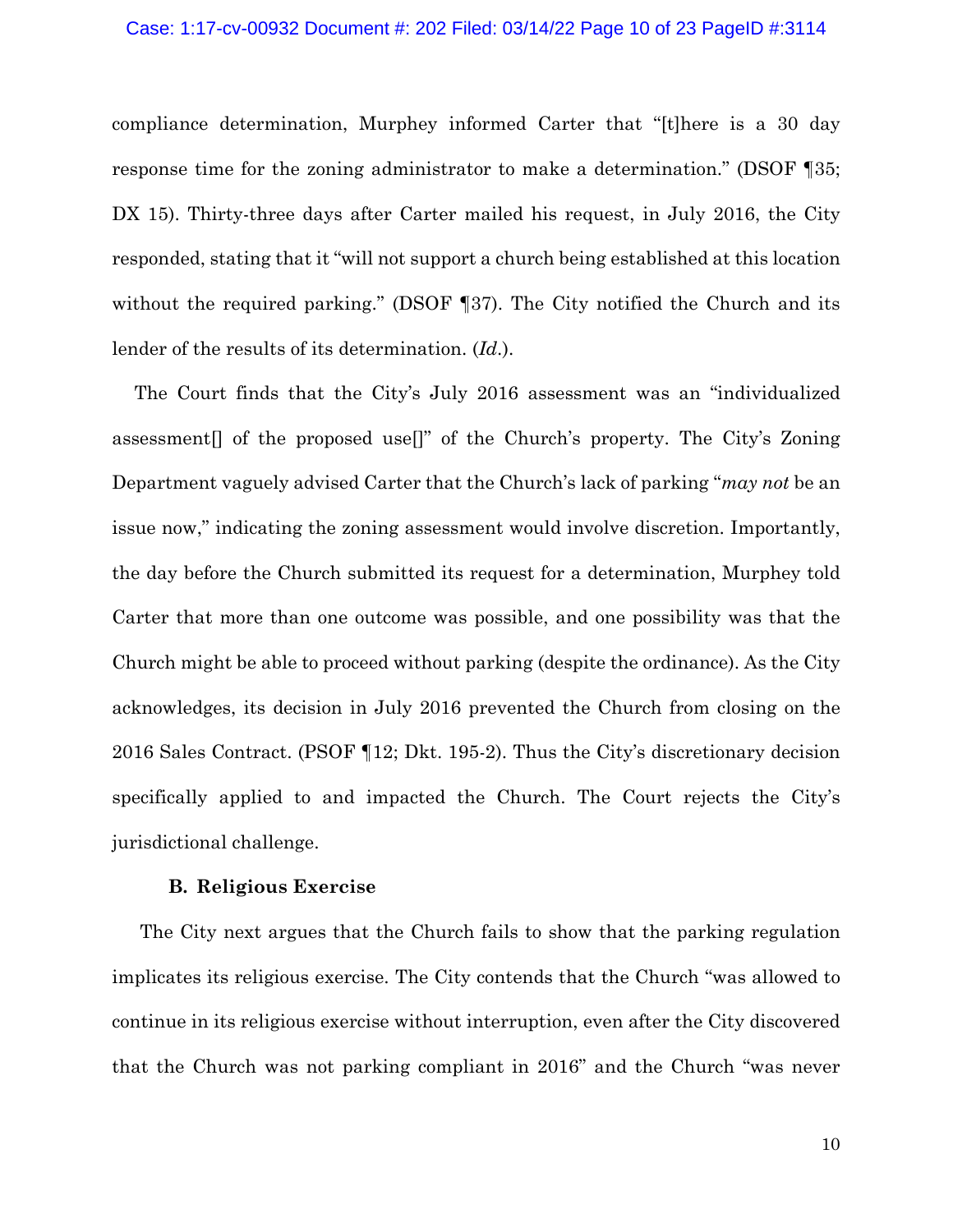### Case: 1:17-cv-00932 Document #: 202 Filed: 03/14/22 Page 11 of 23 PageID #:3115

prevented from using the Subject Property for worship." (Dkt. 195-1 at 21-22). RLUIPA defines "religious exercise" as "any exercise of religion" including "the use, building, or conversion of real property for the purpose of religious exercise." 42 U.S.C. § 2000cc-5(7). RLUIPA is construed broadly, so the City's argument that the Church's religious exercise was not implicated in this case is not convincing. *See* 42 U.S.C. § 2000cc-3. ("This chapter shall be construed in favor of a broad protection of religious exercise, to the maximum extent permitted by the terms of this chapter and the Constitution."); *see also Holt v. Hobbs*, 574 U.S. 352, 356–58, 135 S.Ct. 853, 190 L.Ed.2d 747 (2015) (noting the broad protection intended by Congress in enacting RLUIPA); *Westchester Day Sch*., 417 F. Supp. 2d at 541-42 (explaining that RLUIPA broadly defines "religious exercise").

The City admits that the Church entered into a contract to purchase two properties, and its determination in July 2016 prevented the Church from closing on the 2016 Sales Contract. (PSOF ¶¶9, 12; Dkt. 195-2). The contract would have resulted in the Church owning both 1443 and 1447 W. Roosevelt Road. (PSOF ¶9). These properties would allow the Church to "become a fixture in the local community and aid the Church's ministries." (*Id*.)[8](#page-10-0) Instead two years later, in 2018, the Church bought 1443 W. Roosevelt Road only and not the neighboring property. (*Id*. ¶26). While the Church technically was not prevented from "using" the property, for two years it was prevent from *owning any* of the property, and then later from owning the

<span id="page-10-0"></span><sup>8</sup> The Court deems PSOF ¶9 admitted. The City's response to this fact only states that it does not dispute "that the Church entered into the contract to purchase the two properties for \$750,000." The City does not otherwise respond to or dispute PSOF ¶9.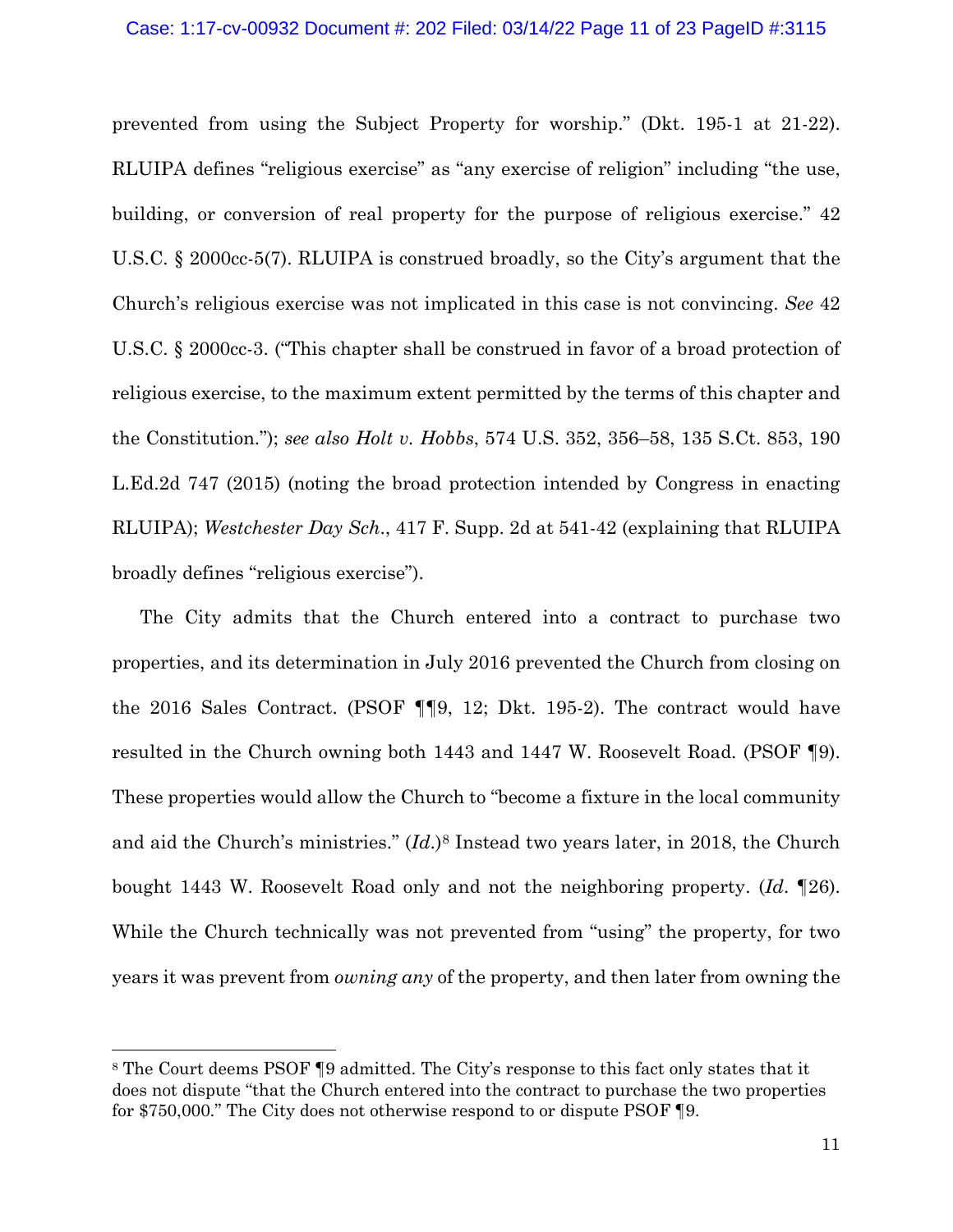entirety of the property it sought to purchase in 2016. *See* 42 U.S.C. § 2000cc-5(7) (the statute covers "conversion of real property for the purpose of religious exercise."). The City's argument otherwise is that the burden on the Church was not "substantial,"[9](#page-11-0) which the Court addresses next.

# **C. Substantial Burden**

Although the statute does not define "substantial burden," the Seventh Circuit has explained that the term is "relative" and "depends on its magnitude in relation to the needs and resources of the religious organization in question." *World Outreach Conference Ctr. v. City of Chi.*, 591 F.3d 531, 539 (7th Cir. 2009). And more recently the Seventh Circuit explained that the burden must "seriously violate" the plaintiff's religious beliefs, but it need not render the religious exercise "effectively impracticable," as the Supreme Court "articulate[d] a standard much easier to satisfy." *Schlemm v. Wall,* 784 F.3d 362, 364 (7th Cir. 2015). Considering the evidence on summary judgment and the parties' respective burdens, the Court finds there are genuine issues of fact about whether the City imposed a substantial burden on the Church for purposes of RLUIPA.

To argue that it is entitled to judgment in its favor, the City contends that (1) the Church was not prevented from worshipping on the property; (2) any burden on the Church was "self-inflicted"; and (3) the Church failed to show any arbitrary action or

<span id="page-11-0"></span><sup>9</sup> For example, the City relies on *Living Water Church of God v. Charter Twp. of Meridian*, but that case focused on whether there was a substantial burden on the church and indeed the defendant did *not* challenge "the district court's conclusion that [the Church's] efforts *to develop and use* its own property…fall within Congress's definition of 'religious exercise.'" 258 F. App'x 729, 733 (6th Cir. 2007) (emphasis added).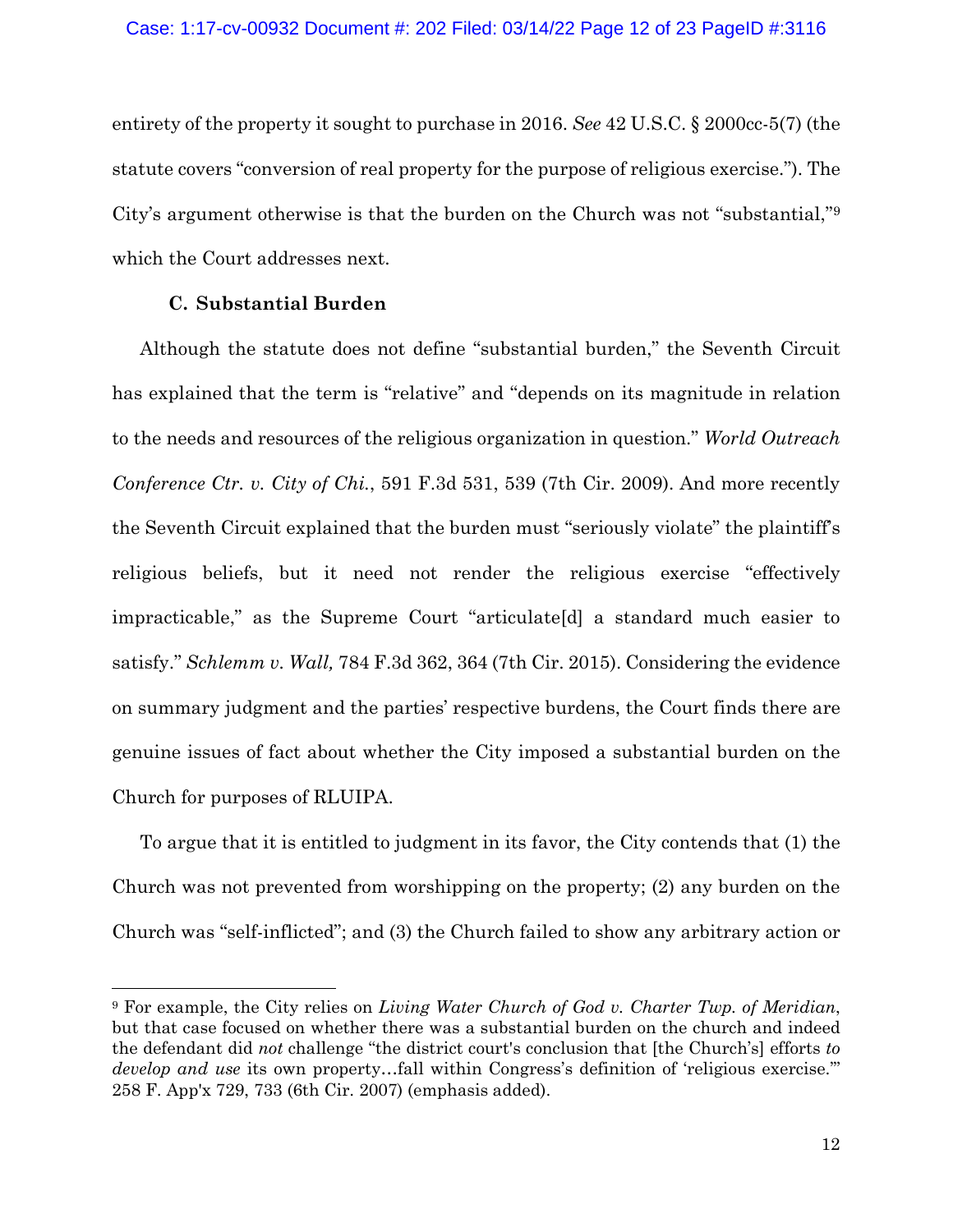#### Case: 1:17-cv-00932 Document #: 202 Filed: 03/14/22 Page 13 of 23 PageID #:3117

bad faith by the City. First, whether the Church was completely prevented from using the property to worship is not the test. The burden need not render the Church's religious exercise "effectively impracticable." *Schlemm*, 784 F.3d at 364; *see also Affordable Recovery Hous. v. City of Blue Island*, 2016 WL 5171765, at \*6 (N.D. Ill. Sept. 21, 2016), aff'd, 860 F.3d 580 (7th Cir. 2017).[10](#page-12-0) Courts consider a church's needs and resources in relation to the burden and whether the church experienced "delay, uncertainty, and expense." *World Outreach,* 591 F.3d at 539; *Sts. Constantine & Helen Greek Orthodox Church, Inc. v. City of New Berlin*, 396 F.3d 895, 901 (7th Cir. 2005).

The City relies on *Christian Assembly Rios De Agua Viva v. City of Burbank, Illinois*, 237 F. Supp. 3d 781 (N.D. Ill. 2017) and *Affordable Recovery Hous.,* 2016 WL 5171765. But in those cases, the religious organizations required certain permits and/or approvals in order to use property and instead of securing them first, they moved onto or entered into a contract to purchase the property. The *Christian Assembly* court found no substantial burden where the church "had *no reasonable* 

<span id="page-12-0"></span><sup>10</sup> As this Court previously pointed out, ruling on the City's dismissal motion, many of the substantial-burden cases the City relies on pre-date *Burwell v. Hobby Lobby Stores, Inc*., 573 U.S. 682, 134 S. Ct. 2751, 189 L. Ed. 2d 675 (2014) and *Holt*, 574 U.S. 352. *Immanuel Baptist Church v. City of Chicago*, 473 F. Supp. 3d 813, 817 (N.D. Ill. 2020). Since *Holt* and *Hobby Lobby,* courts have acknowledged this less stringent standard. *See Affordable Recovery Hous.*, 2016 WL 5171765; *see also Thai Meditation Ass'n of Alabama, Inc. v. City of Mobile, Alabama,* 980 F.3d 821, 830 (11th Cir. 2020) (criticizing district court for relying on standard that would require government action to "completely prevent" religious activity and directing court on remand to consider a number of factors including whether plaintiffs showed a genuine need for new or more space, whether the City's decision-making process reflects any arbitrariness, and whether the alleged burden is attributable to the government or instead self-imposed); *City Walk - Urb. Mission Inc. v. Wakulla Cty. Fla*., 471 F. Supp. 3d 1268, 1283 (N.D. Fla. 2020) ("a substantial burden falls somewhere on the spectrum between inconvenience to a religious exercise and complete prevention of a religious exercise.").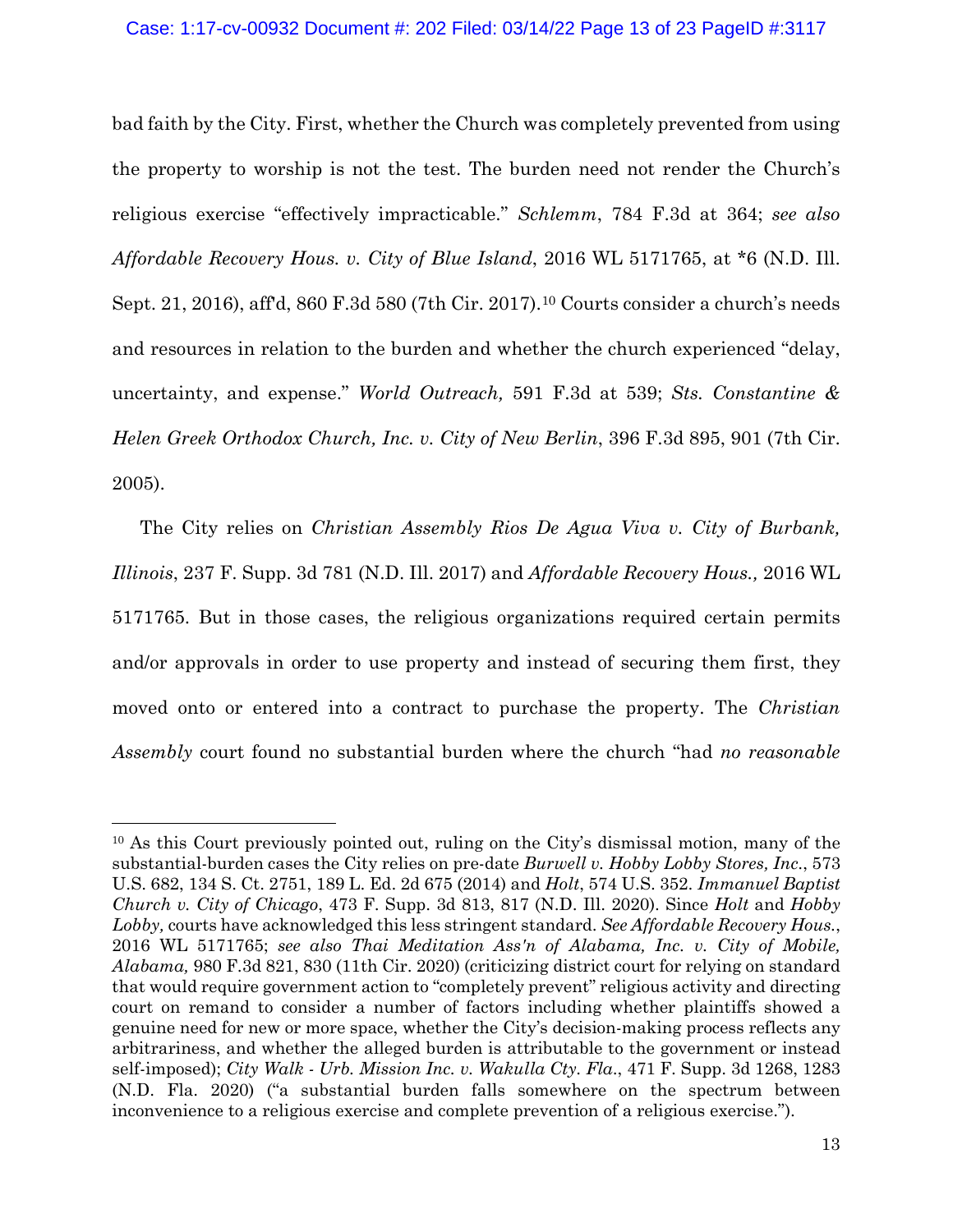### Case: 1:17-cv-00932 Document #: 202 Filed: 03/14/22 Page 14 of 23 PageID #:3118

*expectation of using the property for religious purposes*" and assumed the risk of being denied the special use permit. 237 F. Supp. 3d at 789 (emphasis added). The *Affordable Recovery* court similarly found that the recovery home "put the cart before the horse." 2016 WL 5171765 at \*8. Here, the City does not argue that the Church had no reasonable expectation of using the property for religious purposes or that it lacked a required special use permit. To the contrary, the City's September 2011 letter confirmed the Church *could* use the property for religious purposes. (PSOF ¶ 11; Carter Decl., Exh. 3).

The City argues instead that the Church had no "reasonable expectation that it would be exempt from complying with the parking regulation." (Dkt. 195-1 at 30). However there are factual disputes about when the Church knew it had to comply with the off-street parking regulation. The City says it was 2011 when the Church first moved in<sup>11</sup>; the Church says it was December 2015 (Dkt. 198-1  $\P$  16). It was not until July 2016 when Murphey communicated that the City would not "support a church being established at this location without the required parking." Two weeks after this email, Murphey acknowledged to Carter, "as you noted, while the religious assembly use is allowed in the relevant subarea of this planned development, the department is as yet unconvinced that it supports a non-commercial use of this type along this portion of Roosevelt Road." (Carter Decl., Exh. 4). And in June 2016 just before Carter applied for a compliance determination from the City, Murphey assured

<span id="page-13-0"></span><sup>11</sup> The City relies on DX 4 but those 2011 emails reference the property being in a 'Planned Development' and the potential need for a special use permit. But DX 4 does not reference a parking requirement or M.C.C. § 17-10-0207. The City itself says it "discovered that the Church was not parking compliant in 2016." (Dkt. 195-1 at 21).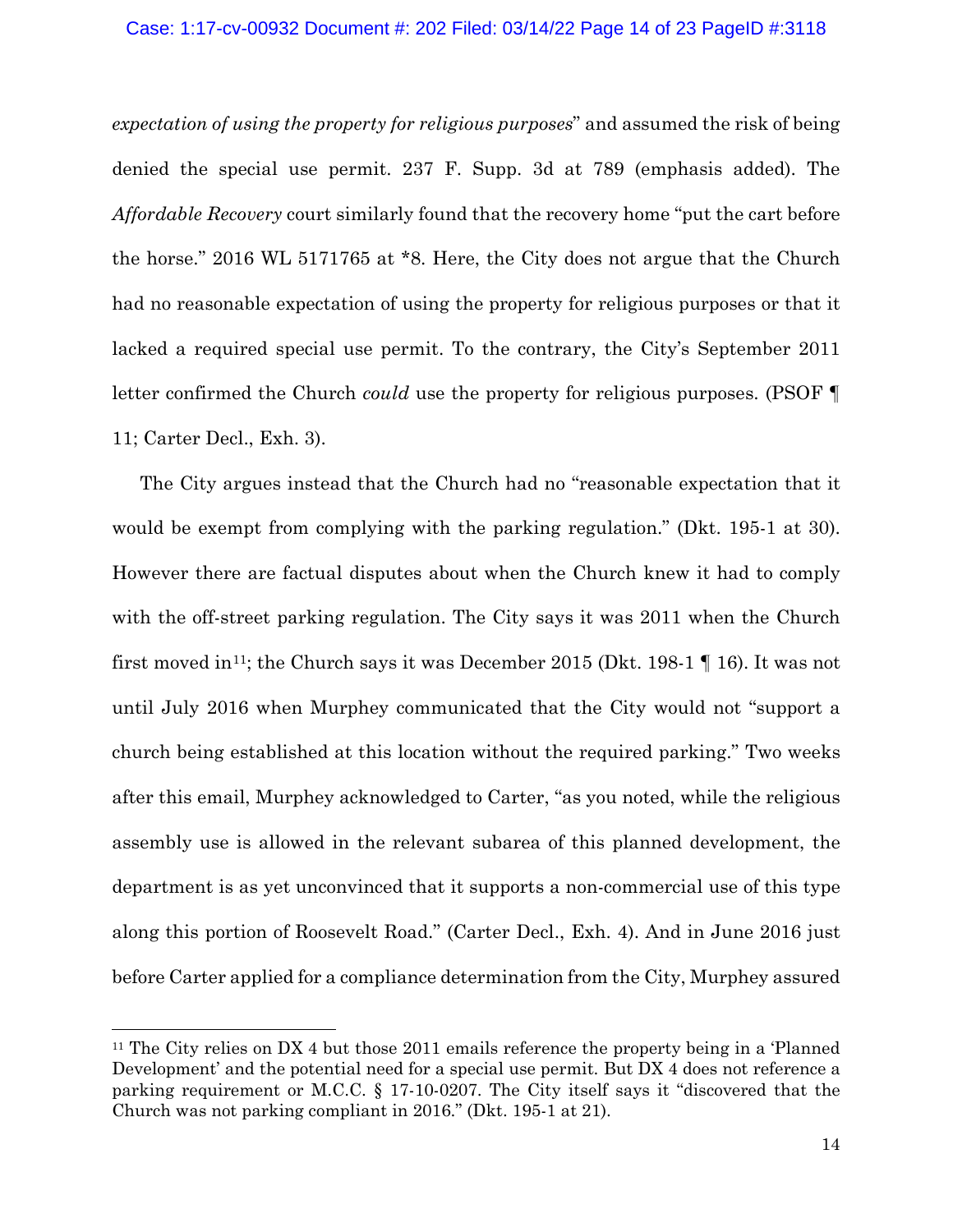# Case: 1:17-cv-00932 Document #: 202 Filed: 03/14/22 Page 15 of 23 PageID #:3119

him that "[o]ne of the outcomes of our search may be that you *can legally establish this church without providing parking*." (DX 20, emphasis added). Further, while the court in *Affordable Recovery* was also concerned about safety, here the City does not identify any safety issue. Murphey's emails instead raise a concern about whether "religious assembly use is something [the City] wants to promote on a commercial corridor such as Roosevelt Road." (PSOF ¶ 32).

Further, the question is not limited to whether the Church was able to rent 1443 W. Roosevelt to conduct worship services, it was. The issue is whether, by being prevented from purchasing the two properties, the City created a substantial burden on the Church's ability to effectively use and convert the building and develop and grow its ministry and whether the Church's resources and money spent attempting to comply with the parking regulation constituted a substantial burden.

Next the City argues that any burden was "self-inflicted". However whether the Church acted diligently to secure parking is a factual question. The City's September 2011 letter confirmed that religious assembly use at the property was permitted. The letter does not mention parking requirements. In an April 2016 email, Carter reported that the "Alderman couldn't find anything in the PD896 document that stated the required parking" and the Alderman informed him that "the only point where this would be an issue is when we went to pull a permit with the Dept of Buildings." (DSOF ¶17; DX 6). In May 2016, the Alderman seemed "willing to help us find a work around on the parking situation." (DSOF ¶22). In June 2016, the City's Zoning Department told Carter that the Church's lack of parking "*may not be an issue*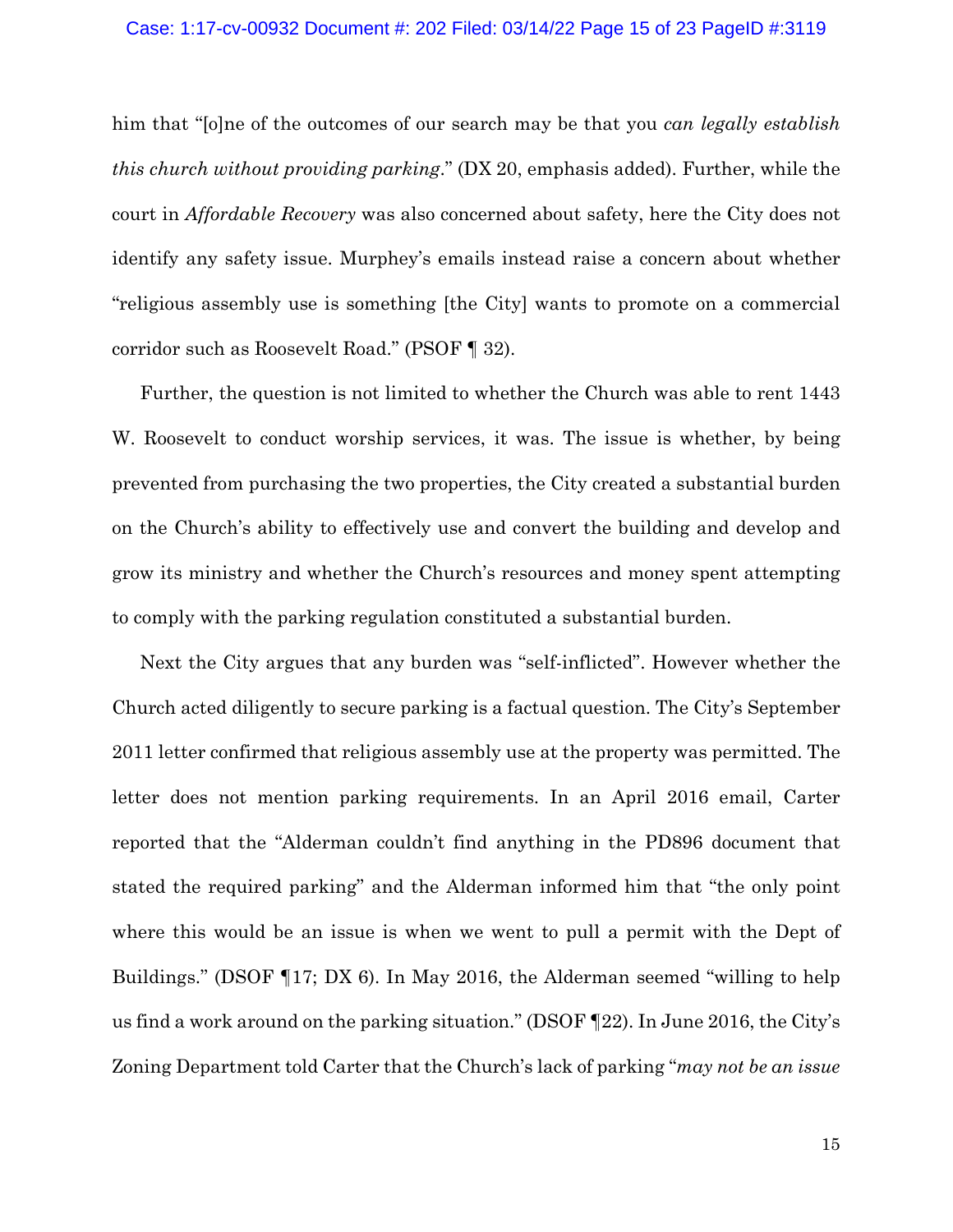*now*." (*Id*. ¶27, emphasis added). And Murphey told Carter in June 2016 that one outcome could be that "you can legally establish this church without providing parking." (DX 20). Before and around the time of these apparent assurances from the City, the Church was attempting to secure off-street parking and working with the alderman on the issue. (DSOF  $\P$  19; DX 6; DX 32). The City itself says that the Church was exploring options to secure off-street parking as early as December 2015. (DSOF ¶ 16). *See Irshad Learning Ctr. v. Cty. of Dupage*, 937 F. Supp. 2d 910, 948 (N.D. Ill. 2013) (finding it significant that the religious institution tried to meet the demands of both planning staff and elected officials).

Finally, the City argues that the Church has not shown that the City's actions were arbitrary or in bad faith. The City relies on *New Berlin*, in which the Seventh Circuit noted the "repeated legal errors by the City's officials casts doubt on their good faith." 396 F.3d at 899. The Court found that the burden there was substantial because the "Church could have searched around for other parcels of land…or it could have continued filing applications with the City, but in either case there would have been delay, uncertainty, and expense." *Id*. at 901. Indeed, "[t]hat the burden would not be insuperable would not make it insubstantial." *Id*. The Seventh Circuit reversed the district court's entry of summary judgment in the city's favor. Summary judgment is not warranted here either. A trier of fact will need to assess the City's actions as they relate to the alleged burdens on the Church by weighing the evidence and assessing witness credibility.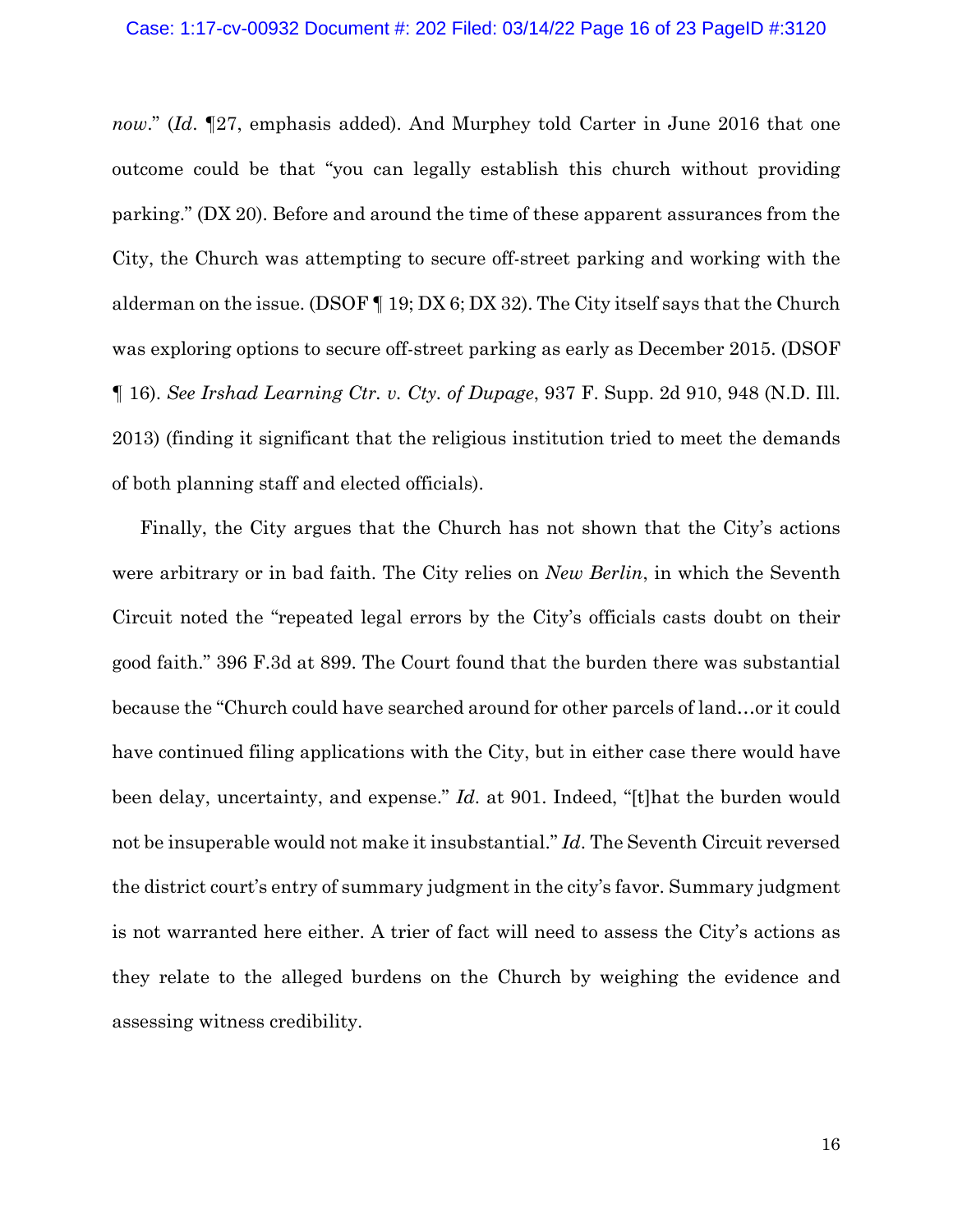The Court turns to whether the Church, seeking summary judgment on this claim,

has shown as a matter of law that the burden was substantial.<sup>[12](#page-16-0)</sup> The Church points

to a number of categories of damages to support its claim.[13](#page-16-1) These include:

- The Church is a non-profit and had \$0 in net income per its 2020 budget. (PSOF ¶¶1, 51).
- The Church had to pay increased rent from 2016 to 2018 to keep owners Burton and Ellis in the deal for the 1443 and 1447 W. Roosevelt Road properties. (*Id*. ¶¶38, 70).
- Church leadership spent substantial time and effort searching and negotiating for parking space. (*Id*. ¶¶33-36, 67).
- The Church paid at least \$12,495.37 in legal fees in pursuit of off-street parking. (*Id*. ¶43).
- The Church entered into a 10-year License Agreement with SP Plus Corporation to obtain the required off-street parking pursuant to M.C.C. § 17-10-0207-I, paying \$400 per month. (*Id*. ¶44).
- After the City passed the new ordinance in 2019 regarding the parking requirements, the Church cancelled its agreement with SP Plus, paying the required \$9,000 cancelation fee. (*Id*. ¶47).
- The Church's expert, Reverend Rich, quantified the Church's lost revenue to be \$125,834. (*Id*. ¶76).
- The Church experienced flooding, mold and a leaky roof (*Id*. ¶66).
- Had it owned (rather than rented) the property, the Church would have been in a better position to invest in the property and improve its ability to operate as a place to regularly gather and attract new members. Renting created uncertainty and harmed the ability to add members and build relationships in the local community. (*Id*. ¶¶10, 69).
- Pastor Carter suffered through panic, sleepless nights, and fell behind in preparing sermons because of this lawsuit. (*Id*. ¶72).

<span id="page-16-0"></span><sup>&</sup>lt;sup>12</sup> The Church argues that "this Court has already determined that the needs are 'great' and the resources are 'very limited.'" (Dkt. 187 at 16). Not so. The Court ruled on a *motion to dismiss*, accepting the Church's allegations as true for the purposes of that motion. It did not rule on the merits of any of the Church's claims.

<span id="page-16-1"></span><sup>&</sup>lt;sup>13</sup> The Church seeks a total of \$344,426.42 in damages for violation of RLUIPA's substantial burden provision; it also states that "it does not seek damages for [certain] expenses but provides them to support the Court's finding that its needs are great." (Dkt. 187 at 16, 21). The Church's briefing is not clear about which categories of damages it believes relate to and are recoverable for the alleged substantial burden violation. In addition, the City raises a concern about Carter's failure to preserve text messages with his landlord. The parties' disputes about the amounts or characterization of damages need not be resolved now. Damages, if warranted, will be addressed at a later date.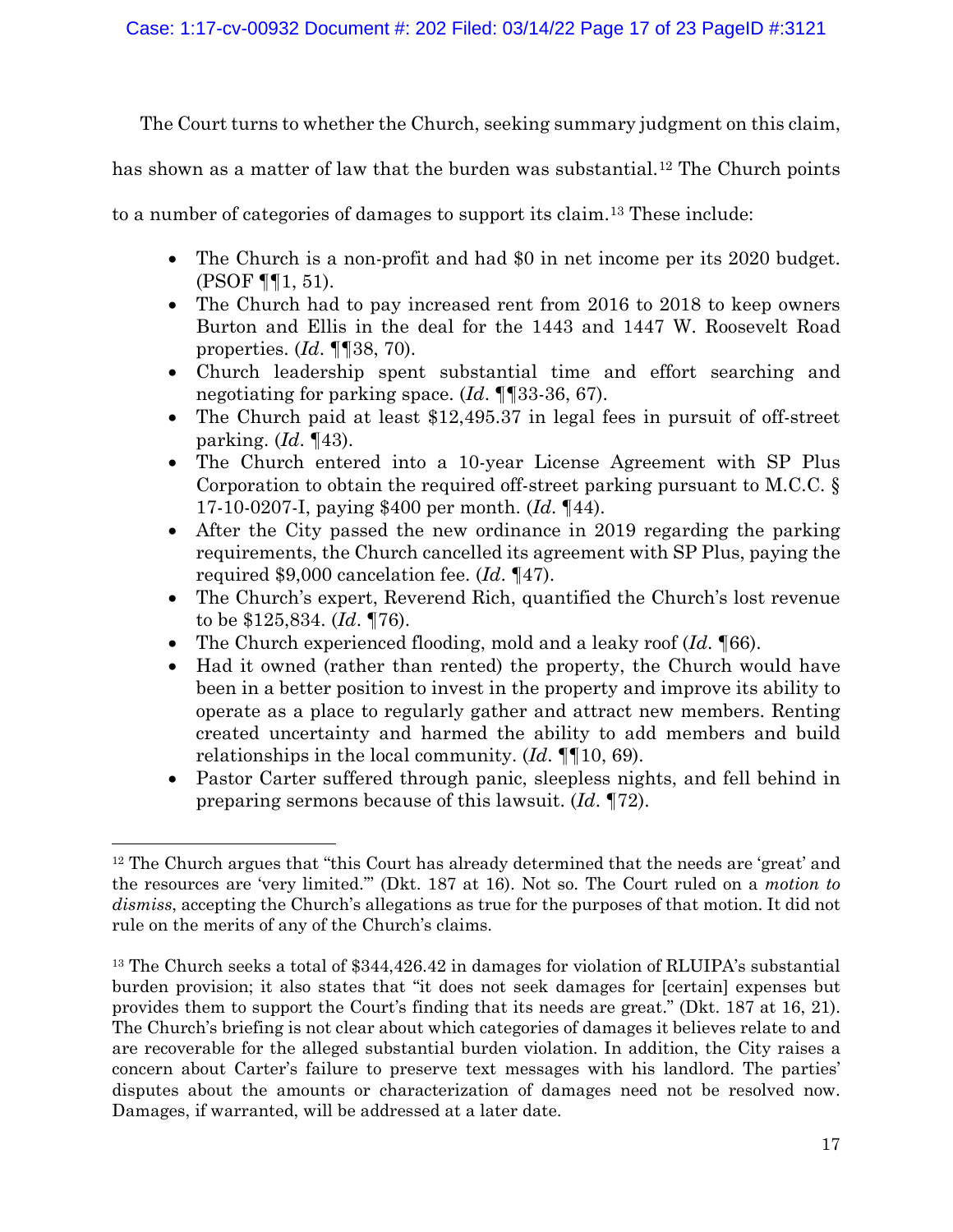The City has several objections to the Church's evidence. It argues that Carter's statements are "self-serving" and "speculative," and questions Carter's competence to testify about his subjective experiences. (Dkt. 195-2 ¶¶ 10, 69, 72). These arguments do not support disregarding this evidence. *See Hill v. Tangherlini*, 724 F.3d 965, 967 (7th Cir. 2013) ("As we have repeatedly emphasized…the term 'self-serving' must not be used to denigrate perfectly admissible evidence through which a party tries to present its side of the story at summary judgment.") (citations omitted). In any event, the Court will not assess witnesses' credibility on summary judgment. *See Viamedia*, 951 F.3d at 467; *see also Bishop v. Air Line Pilots Ass'n Int'l*, 5 F.4th 684, 693 (7th Cir. 2021) (the court "may not make credibility determinations, weigh the evidence, or decide which inferences to draw from the facts; these are jobs for a factfinder.") (cleaned up). Similarly, as to the Church's expert Reverend Rich and his damages calculation, although the Court previously found his report to be admissible and denied the City's *Daubert* motion (*Immanuel Baptist Church v. City of Chicago*, 2021 WL 1722791 (N.D. Ill. Apr. 30, 2021)), the Court agrees that City has the right to cross-examine him. The Court will not judge Rich's credibility at this juncture. Finally, the Court agrees with the City that the evidence at this stage does not establish that the sub-par conditions of the Church are a result of the City's conduct.

To support its motion, the Church relies on *World Outreach*, 787 F.3d 839. The Seventh Circuit there affirmed the district court's finding that the City's state court lawsuit against the organization was frivolous and affirmed the decision to order that the City reimburse World Outreach for litigation expenses that it incurred because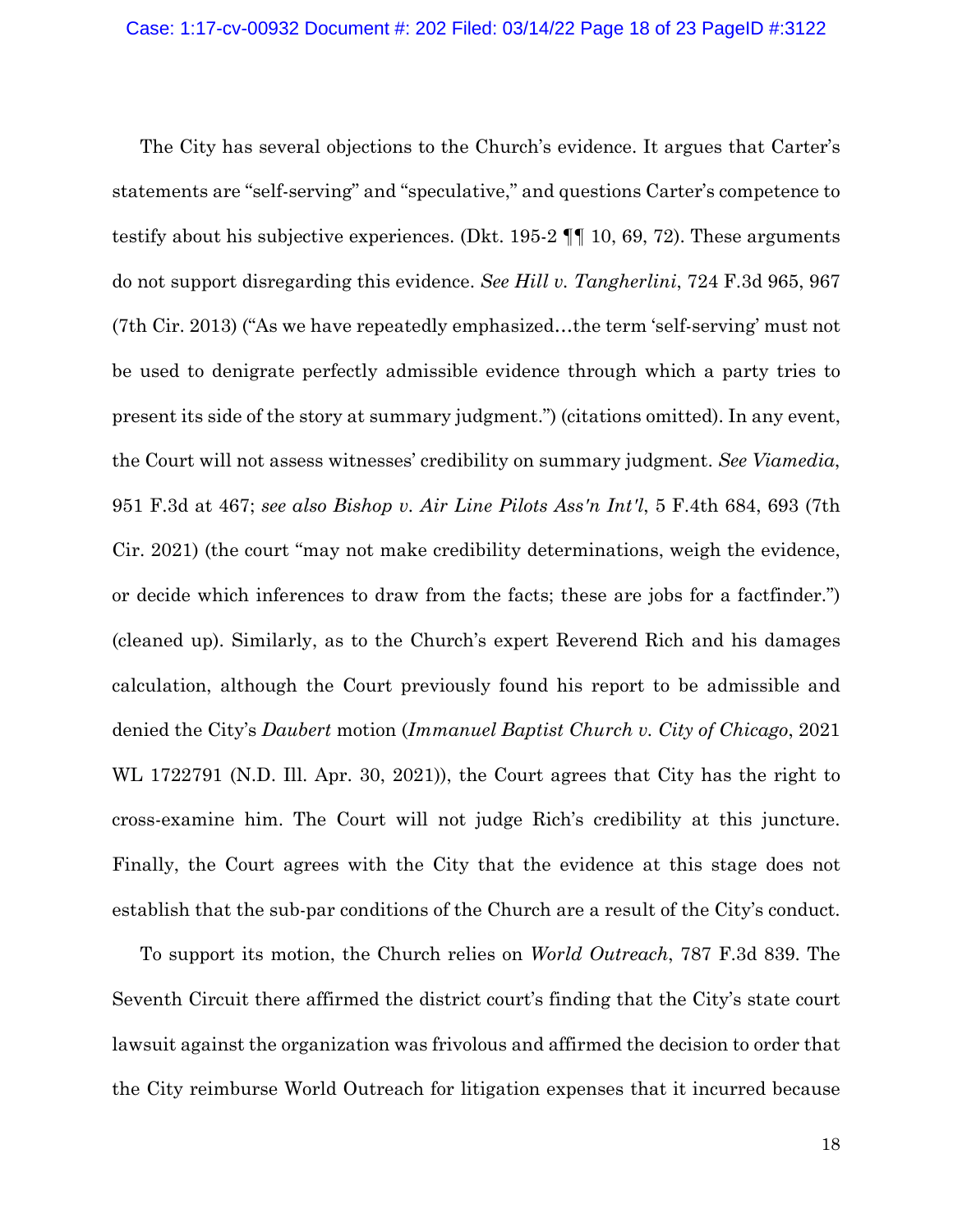#### Case: 1:17-cv-00932 Document #: 202 Filed: 03/14/22 Page 19 of 23 PageID #:3123

the suit imposed a substantial burden on the organization. The present case does not involve frivolous litigation by the City against the Church. The facts do not warrant a finding as a matter of law at this stage that the City violated RLUIPA's substantial burden provision.

In sum, there are genuine issues of fact for a trier of fact about whether the City's actions imposed a substantial burden on the Church*. See Spirit of Aloha Temple v. Cty. of Maui*, 322 F. Supp. 3d 1051, 1065 (D. Haw. 2018) (denying both parties' summary judgment motions and finding there were questions of fact about whether city's conduct imposed a substantial burden under RLUIPA).

Accordingly, both parties' motions on this claim are denied.

# **II. RLUIPA's Equal Terms Provision**

RLUIPA's Equal Terms Provision, 42 U.S.C. § 2000cc(b)(1), states that "[n]o government shall impose or implement a land use regulation in a manner that treats a religious assembly or institution on less than equal terms with a nonreligious assembly or institution."  $42 \text{ U.S.C.}$  §  $2000 \text{cc(b)}(1)$ .

"As the Seventh Circuit teaches, a regulation will violate the Equal Terms provision [of RLUIPA] only if it treats religious assemblies or institutions less well than secular assemblies or institutions that are similarly situated as to the accepted zoning criteria." *Truth Found. Ministries, NFP v. Vill. of Romeoville*, 387 F. Supp. 3d 896, 915 (N.D. Ill. 2016). There are three types of potential violations; this case involves the third: "a truly neutral statute that is selectively enforced against religious, as opposed to nonreligious assemblies." *Id*. (Dkt. 187 at 6). The Church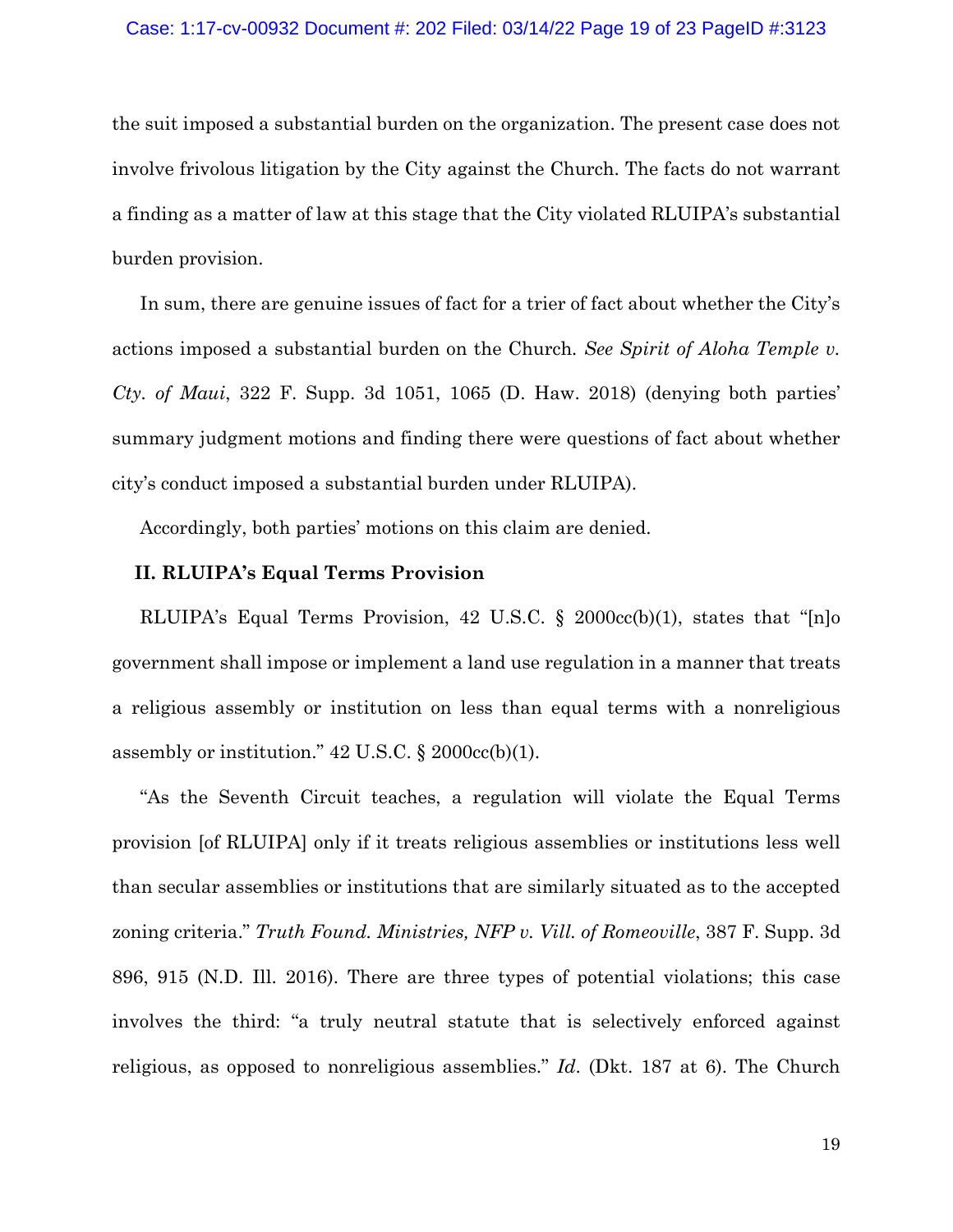# Case: 1:17-cv-00932 Document #: 202 Filed: 03/14/22 Page 20 of 23 PageID #:3124

seeks summary judgment on the grounds that the City applied its parking ordinance unequally and showed preferential treatment to library and theater comparators. The City's competing summary judgment motion argues that the Church failed to establish similarly situated comparators or that those comparators (even if proper) were treated more favorably than the Church.

As to the Lozano library, in January 2003, the library secured shared parking for employees and patrons. (DSOF ¶ 74). In August 2015, the street where the library was located was designated a pedestrian street. *Id*. ¶ 76. The library is located within 2,640 feet from the 18th Street Pink Line. *Id*. ¶ 77. Because the Lozano Library is located on a pedestrian street and is located within that distance from the train line, it is not required to provide off-street parking. *Id*. ¶ 78.[14](#page-19-0)

The West Loop library was previously zoned DX-5 and thus required no parking under the municipal code. *Id*. ¶79. The library was then re-zoned to Business Planned Development 1391 which does not require any off-street parking for properties in subareas B and C. *Id*. ¶¶ 80-81. Because the library is located in subarea C, it requires no parking. *Id*. ¶82. Next the Altgeld Library is located in planned development 1186, is approximately 10,000 square feet and offers 6 parking spaces. *Id*. ¶¶ 83, 86. Finally

<span id="page-19-0"></span><sup>&</sup>lt;sup>14</sup> The Church's objections to DSOF  $\P\P$  74 and 78 are not persuasive. The Church does not explain how a State of Illinois letter to the Lozano Library fails to confirm the fact of its parking arrangement starting in 2003. In response to DSOF ¶ 78, the Church only provides argument and cites only to its response brief which is not a proper response under Local Rule 56.1. These facts are deemed admitted.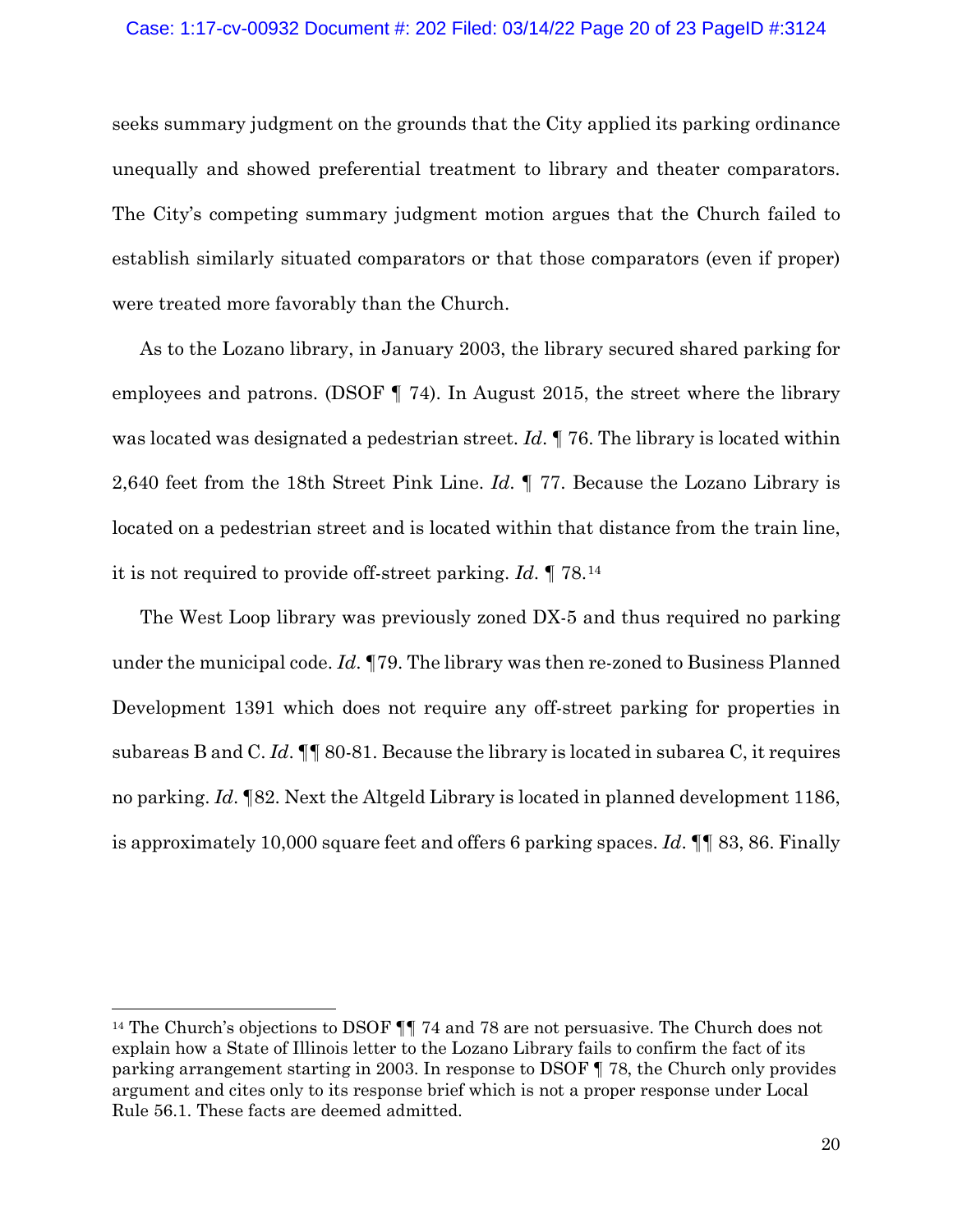Taylor library is in planned development 896, is approximately 14,093 square feet and provides 9 total parking spaces. *Id*. ¶¶ 87, 90.[15](#page-20-0)

In summary, the undisputed facts show that one of the library comparators is not required to have any off-street parking, and the other library comparators do have off-street parking. As this Court explained, the relevant zoning criteria in this case is the need for off-street parking. *Immanuel Baptist Church v. City of Chicago*, 283 F. Supp. 3d 670, 676 (N.D. Ill. 2017). Given the differences in the proposed comparators as it relates to this criteria, the Church fails to show how these libraries are proper comparators. *See Irshad Learning Ctr.*, 937 F. Supp. 2d at 933 ("If a plaintiff does not offer a suitable comparator, however, there can be no cognizable evidence of less than equal treatment, and the plaintiff cannot meet its initial burden of proof."). *See also Vision Church*, 468 F.3d at 1003 (proposed comparators subjected to different standards compelled the conclusion that there was no unequal treatment).

As to the proposed theater comparators, the City argues that the Court's prior opinions foreclose any reliance on theaters. More importantly, however, the Church has failed to present facts supported by evidence to demonstrate an issue of fact in order to avoid summary judgment, or to show it has met its burden to prevail on summary judgment on its equal terms claim.

<span id="page-20-0"></span><sup>&</sup>lt;sup>15</sup> The Church's objections to DSOF  $\P\P$  82 and 86 are not persuasive. The Church does not explain why the City's exhibit must be "located" or "verified" in the Chicago municipal code. The City has also submitted a sworn declaration by Mr. Murphey to support these statements. The Church's response is otherwise legal argument and reference only its brief, which does not comply with Local Rule 56.1. These facts are deemed admitted.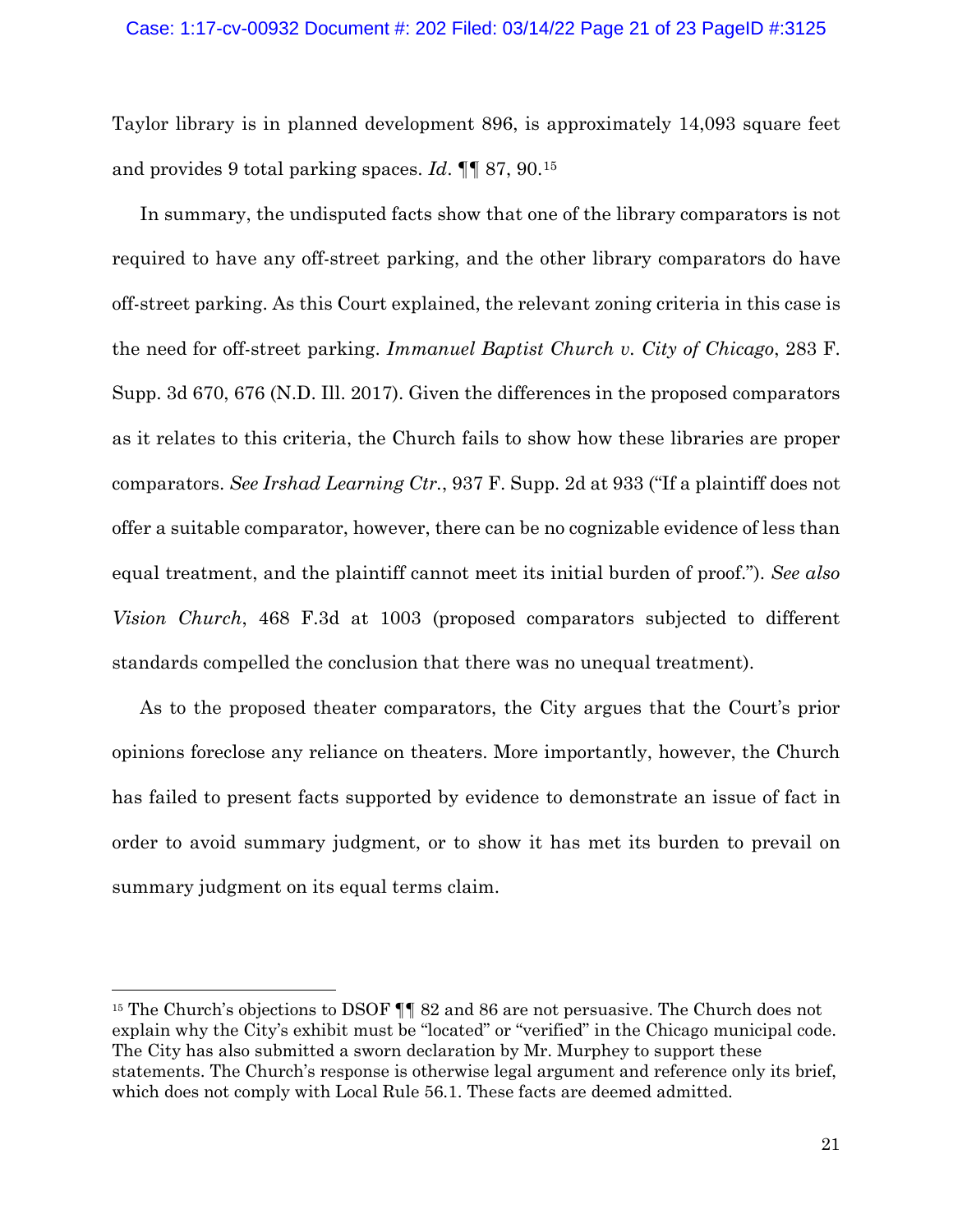In its brief, the Church explained that it identified three theaters, all governed by M.C.C. § 17-10-0207, requiring one space for every 10 people of the property's occupancy capacity. (Dkt. 187 at 9). The Church argues that two of the theaters have no off-street parking and one appears to only have one or two spaces. However the Church's statement of material facts contains only one fact related to these theaters, PSOF ¶ 75, and it is solely a statement about aerial Google maps views. The Court has no obligation to scour the record or construct the Church's argument for it. The Church has not presented the evidence in compliance with Local Rule 56.1 and has not developed its position on this issue. *See Flint v. City of Belvidere*, 791 F.3d 764, 767 (7th Cir. 2015) (the Seventh Circuit "has consistently upheld district judges' discretion to require strict compliance with Local Rule 56.1."); *see also Byrd-Tolson v. Supervalu, Inc*., 500 F. Supp. 2d 962, 965 (N.D. Ill. 2007) ("Where a party has offered a legal conclusion or a statement of fact without offering proper evidentiary support, the Court will not consider that statement…[and] facts are properly presented through the framework of the Rule 56.1 statements, and not through citation in the briefs…").

Therefore summary judgment is granted in the City's favor on the Church's equalterms claim.

### **CONCLUSION**

For the stated reasons, the Church's motion for summary judgment [183] is denied. The City's summary judgment motion [195] is granted as to the RLUIPA